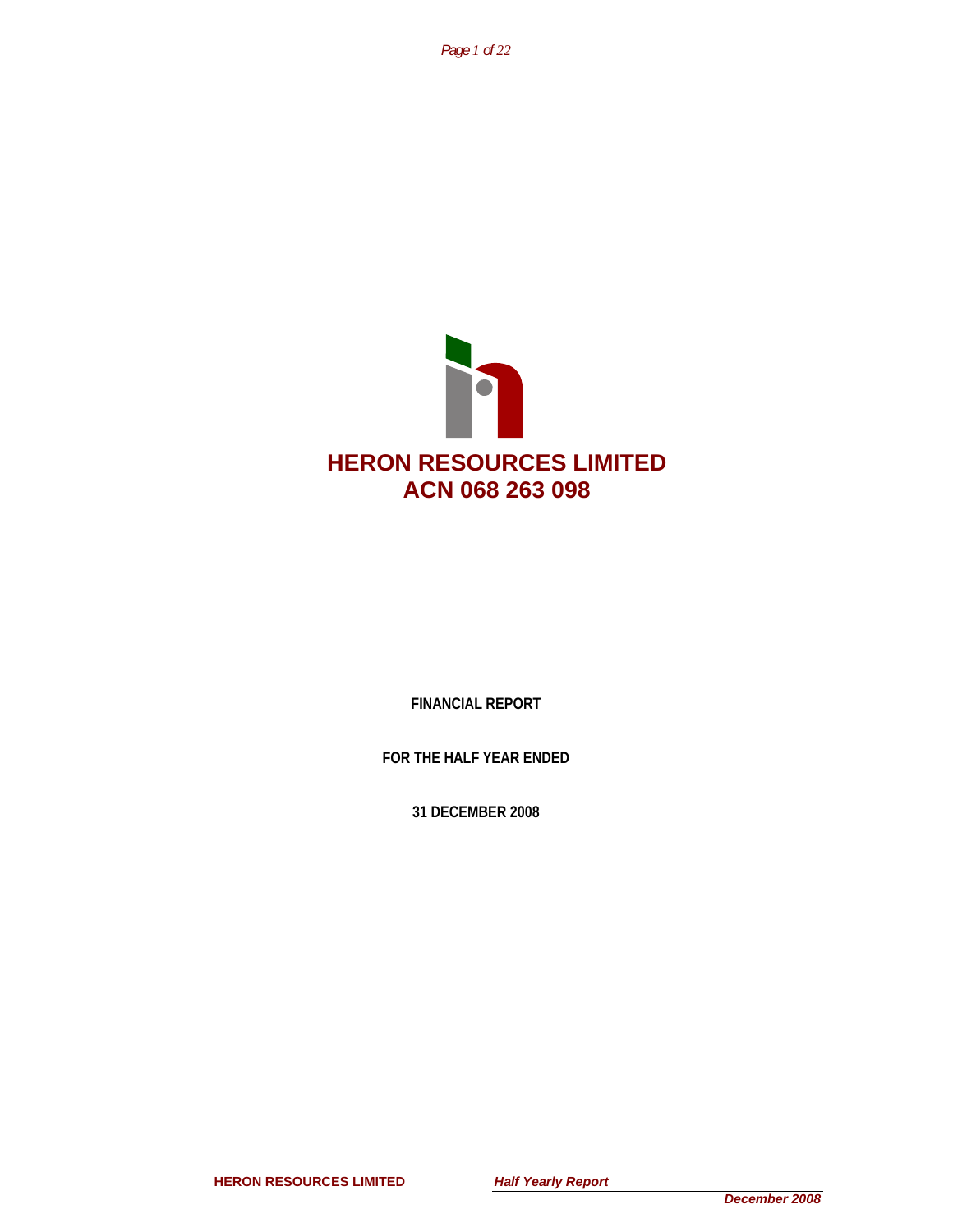#### *Page 2 of 22*

## **HERON RESOURCES LIMITED**

## **FINANCIAL REPORT**

## **FOR THE HALF YEAR ENDED**

## **31 DECEMBER 2008**

| <b>CONTENTS</b>                                    | PAGE No. |
|----------------------------------------------------|----------|
| Directors' Report                                  | 3        |
| Auditor's Independence Declaration                 | 8        |
| <b>Consolidated Income Statement</b>               | 9        |
| <b>Consolidated Balance Sheet</b>                  | 10       |
| <b>Consolidated Statement of Changes in Equity</b> | 11       |
| <b>Consolidated Cash Flow Statement</b>            | 12       |
| Notes to the Consolidated Financial Statements     | 13       |
| Directors' Declaration                             | 18       |
| Independent Review Report                          | 19       |
| Top 20 Shareholders and Optionholders              | 21       |

This interim financial report does not include all the notes of the type normally included in an annual financial report. Accordingly, this report is to be read in conjunction with the annual report for the year ended 30 June 2008 and any public pronouncements made by Heron Resources Limited during the interim reporting period in accordance with the continuous disclosure requirements of the Corporations Act 2001.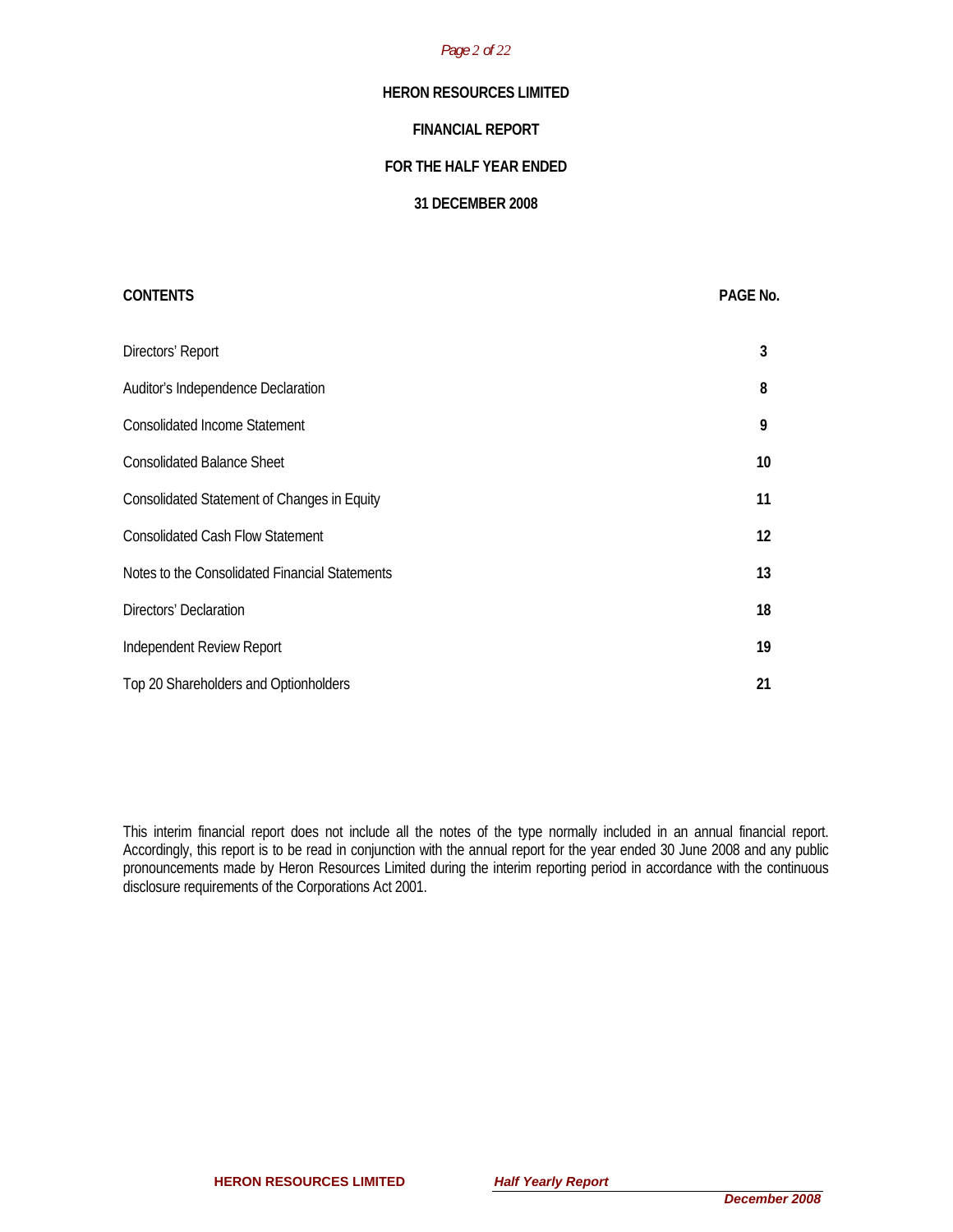*Page 3 of 22*



Level 1, 37 Ord Street West Perth Phone 61 8 92154444 Facsimile 61 8 92154490 Email heron@heronresources.com.au Website http://heronresources.com.au ABN 30 068 263 098

# **HERON RESOURCES LIMITED December 2008 Half Yearly Report**

# **1 Directors Report**

## **1.1 Report**

The Directors submit their report for the consolidated entity consisting of Heron Resources Limited (Heron or the Company) and the entities Heron controlled at the half year ended 31 December 2008.

## **1.2 Board**

The names of the Directors of the Company during the period and at 31 December 2008 were:

Craig Leslie Readhead

Ian James Buchhorn

Norman Mathew Longworth

Stephen Bruce Dennis

Kenneth John Hellsten

There were seven meetings of directors held during the period with all directors attending each of the meetings.

# **1.3 Corporate**

The loss of the consolidated entity for the period ending 31 December 2008 after income tax of nil (2007: nil) was \$6,859,382 (2007: \$5,179,247).

The last quarter of 2008 saw an unprecedented collapse in the commodity markets around the globe with the rout extending from base metals through to the bulk materials of Coal and Iron Ore as the economic collapse struck China.

The nickel price fell from highs of over \$9 to lows of below \$4 during the half year under review. Analysts in December estimated approximately 300,000 tonnes of nickel production was removed from the market during the first half of FY 2009. After the end of the half year BHP Billiton announced the suspension of operations at Ravensthorpe and Norilsk Nickel announced the closure of their last two nickel sulphide mines in Australia. The current market conditions have adversely impacted all types of nickel processing with high cost Nickel Pig Iron removed from the market first and the subsequent closure of high cost nickel sulphide and laterite production.

Heron's projects have always been targeting at least the next nickel price cycle. The company is firmly of the

view that nickel from laterite sources will provide an increasing role in the supply of nickel for the future. Over the last nickel price cycle we have seen the costs of sulphide production increase significantly. High grading of sulphide deposits to meet the current market conditions puts the long term future of many sulphide mines in doubt. The company also believes the technical risks associated with the first generation of nickel laterite plants have been mitigated and that sulphide and laterite production stand on level ground in respect to cash costs.

The company views this period as one of opportunity and consolidation.

Opportunities should have a long potential life, exploration upside and be located in a jurisdiction with low sovereign and environmental risk.

## **Strategic Objectives**

- 1. The Nickel Laterite projects are large long term projects which will be advanced in partnership to deliver returns to Heron shareholders, building from the expertise developed by Heron.
- 2. Looking at near term production opportunities in fields where Heron has comparative advantage.
- 3. Rationalising and reviewing Heron's exploration portfolio, backed up by testing the best nickel targets.

## **2. KEY NICKEL PROJECTS**

## **2.1.1 Kalgoorlie Nickel Project (KNP) (Heron 100%, Vale Inco Earning 60%)**

Heron announced summary details of the Kalgoorlie Nickel Project (KNP) PFS. Vale Inco, a wholly owned subsidiary of Companhia Vale do Rio Doce (Vale), delivered the report on 30 January 2009. Vale's study indicates a project producing up to 36,000 tonnes of mixed nickel cobalt hydroxide product via the high pressure acid leach (HPAL) process, with a capital cost of US\$1.5 billion and an operating cost of US\$4.42 per pound of production based on a 0.75 USD:AUD exchange rate. Vale's study is based on a project treating 2.5Mt of beneficiated leach feed ore per annum through a two autoclave leaching circuit over a project life of 34 years.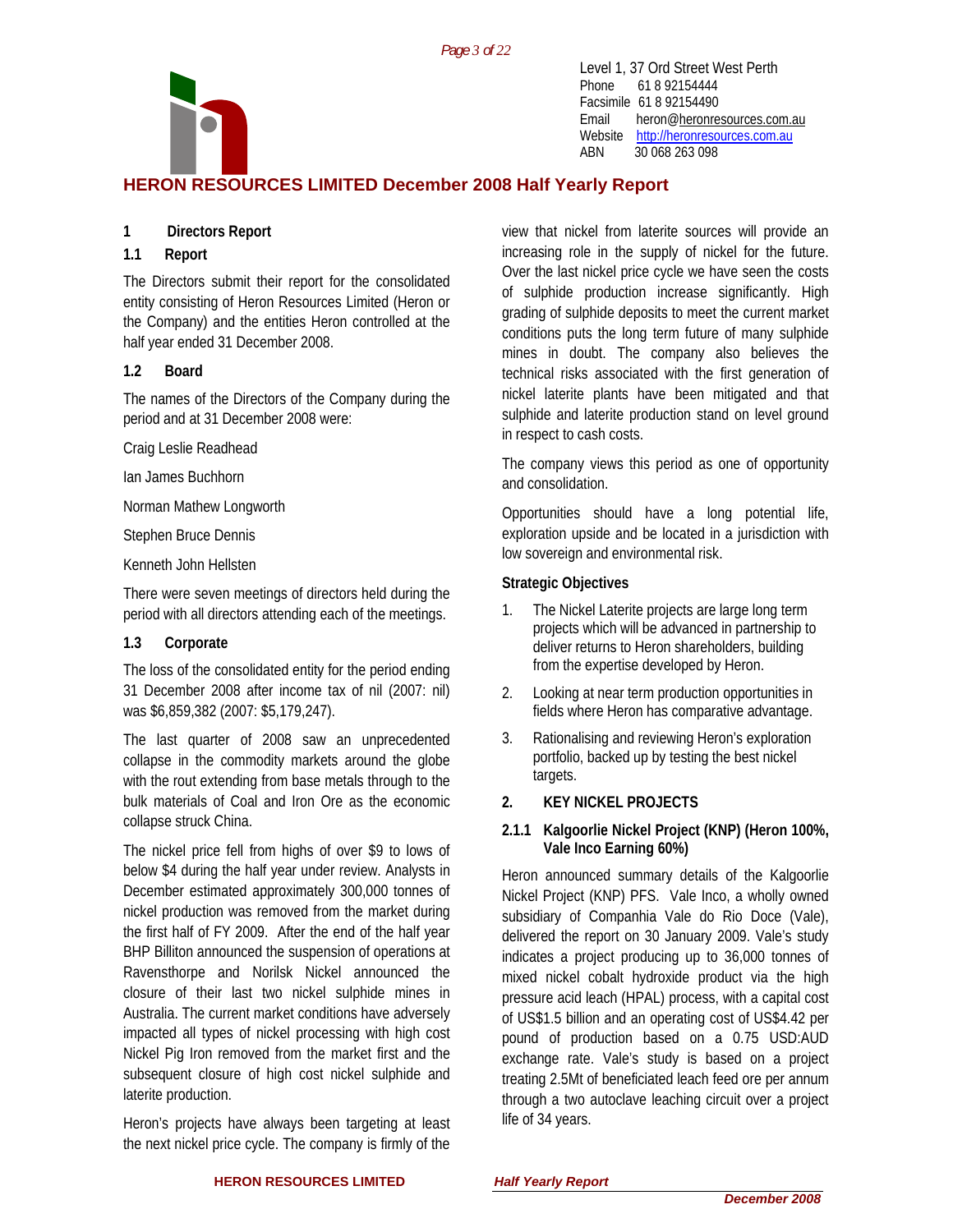The PFS document does not include project financial analysis which will be undertaken by Vale and Heron independently. Vale will assess the findings of the PFS during the six month review period prior to it having to make a decision whether to commence the BFS, in July 2009.

The report identifies the following areas for review:

- Further optimisation of the mining schedule incorporating mining multiple pits concurrently;
- Smoothing the Ni production profile in order to reduce project capital cost and maximise capital utilisation;
- Consideration of a third autoclave train as a staged expansion to maintain nickel output in the projects later life, and
- Selection of the most favourable intermediate product; MHP or MSP.

In addition, Heron believes that considerable scope exists for further enhancement of the project through the inclusion of resources not considered by the current study, as well as optimisation of ore beneficiation and ore transport options. The additional resources may allow increased project capacity (to approximately 50,000 tpa Ni in intermediate product) with associated improved project economics. During the next six months, Heron will complete a detailed review of the PFS and will undertake project financial analysis, using its in house project team which has recently completed the Jump-up Dam and Yerilla nickel laterite studies.

#### **A summary of Vale's PFS details follow:**

The Pre-feasibility Study is a culmination of some 170,000 hours of work and to date has consumed AU\$34.5M in approved funding, and represents the end product of Step 3 of the Kalgoorlie Nickel Project Laterite Farm-in and Joint Venture Agreement. Heron wishes to acknowledge the efforts of the Vale Team in completing this program.

The report states that Heron Resources owns one of the most prospective nickel laterite tenement packages in the world, containing a potential resource of 7Mt of nickel metal. The project has some strategic aspects that made it attractive to Vale Inco: (1) good local infrastructure; (2) low sovereign risk; (3) access to a skilled labour pool; (4) low environmental risk for tailings disposal; (5) supportive government, environment agencies and community.

More than 90,000 m of RC and 5,000 m of sonic was drilled from 2005 to 2008 to test the assumptions presented by Heron in 2004. The priority targets within the KNP tenements during the PFS were Highway,

Goon Hill, Goon South and Siberia North with additional work completed on a number of other prospects.

Mineral resources were defined for the priority targets and have been classified in accordance with the Australasian Code for Reporting of Exploration Results, Mineral Resources and Ore Reserves (JORC, 2004) and are shown on the following page in Table 1, with the details of each deposit set out in Table 2. The classification of Mineral Resources for all deposits was based principally on data density and geological confidence criteria generated by Vale.

As part of the PFS, a number of sulphuric acid leaching process routes were studied to obtain the optimal flow sheet including; heap leaching, atmospheric leaching, HPAL and sulphation atmospheric leaching.

The flow sheet recommended for Highway, Goon Hill and Siberia North ore utilises a beneficiation circuit to upgrade the nickel for autoclave feed. The Goon South ore does not beneficiate as well as the other prospects however the separated minus 6.35mm fraction can be ground and fed directly to the leaching circuit. The selected leaching process is High Pressure Acid Leaching (HPAL) with neutralisation, solid-liquid separation through counter-current decantation (CCD), secondary neutralisation, and metal precipitation to produce mixed hydroxide precipitate (MHP) or mixed sulphide precipitate (MSP).

Unit operations downstream of secondary neutralisation (ie MHP and MSP circuits, product handling and tailings disposal) were designed using technical information from existing commercial plants. No test work was conducted for these unit operations, as sufficient knowledge exists to support the PFS level study. If the project moves to the bankable feasibility study, such test work should be conducted to define detailed design criteria for all downstream unit operations.

The mineable resources and beneficiated feed material at the different prospects are shown below:

Highway 22.8 Mt @ 0.87% Ni upgrades to 7.8 Mt @ 1.48% Ni;

Goon Hill 21.7 Mt @ 0.77% Ni upgrades to 9.5 Mt @ 1.14% Ni;

Siberia North 18.1 Mt @ 0.79% Ni upgrades to 10.5 Mt @ 0.99% Ni; and

Goon South 64.1 Mt @ 0.86% Ni upgrades to 53.6 Mt @ 0.92% Ni.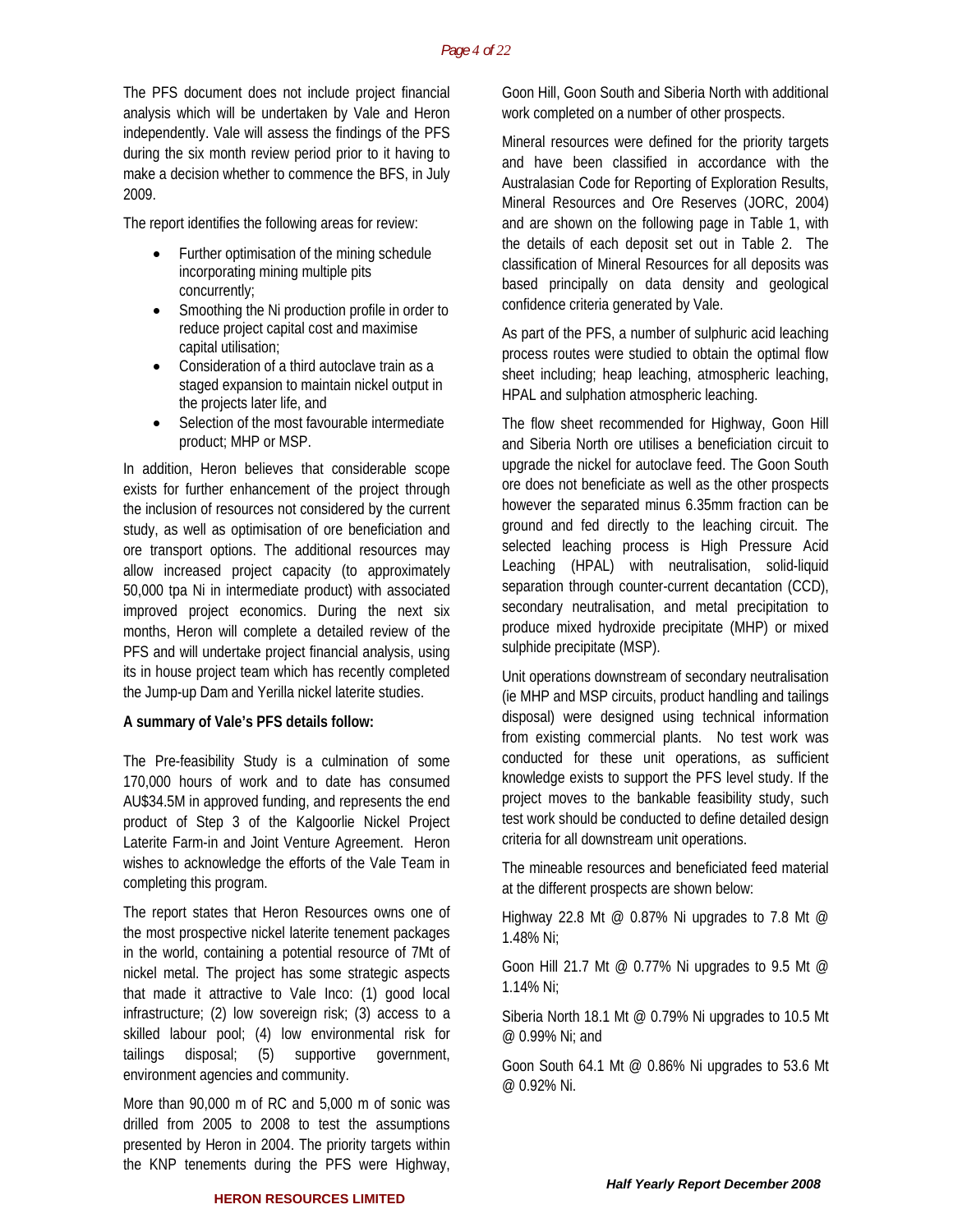**Table 1 - Total Mineral Resources** 

**Highway, Goon Hill, Goon South and Siberia North within ore envelope at 0.5% Ni (dry tonnes)** 

| Total Resource (Highway/Goon Hill/Siberia North/Goon South) |                |      |      |       |      |       |      |         |  |
|-------------------------------------------------------------|----------------|------|------|-------|------|-------|------|---------|--|
| Category                                                    | <b>Ktonnes</b> | Ni%  | Co%  | Si%   | Al%  | Fe%   | Mg%  | Mn(ppm) |  |
| Measured                                                    |                |      |      |       |      |       |      |         |  |
| Indicated                                                   | 292,184        | 0.68 | 0.05 | 22.82 | 0.96 | 18.68 | 3.42 | 2,404   |  |
| Inferred                                                    | 74.449         | 0.69 | 0.05 | 20.67 | 1.67 | 19.53 | 4.91 | 2,558   |  |
| Total                                                       | 366,633        | 0.68 | 0.05 | 22.38 | 1.11 | 18.85 | 3.72 | 2,435   |  |

**Notes**: Figures are for Dry tonnes, using Clay Upper and Clay Lower material only and a 0.5% Ni cutoff

## **Table 2– Mineral Resources within Ore Envelope at 0.5% Ni (dry tonnes)**

| Highway   |                |      |      |       |      |       |      |         |
|-----------|----------------|------|------|-------|------|-------|------|---------|
| Category  | <b>Ktonnes</b> | Ni%  | Co%  | Si%   | Al%  | Fe%   | Mg%  | Mn(ppm) |
| Measured  |                |      |      |       |      |       |      |         |
| Indicated | 51,296         | 0.63 | 0.04 | 27.93 | 0.66 | 10.22 | 5.77 | 1,616   |
| Inferred  | 36,237         | 0.74 | 0.06 | 18.90 | 2.43 | 24.56 | 3.19 | 3,219   |
| Total     | 87,533         | 0.68 | 0.05 | 24.19 | 1.39 | 16.16 | 4.70 | 2,280   |

| Goon Hill |         |      |      |       |      |       |      |         |
|-----------|---------|------|------|-------|------|-------|------|---------|
| Category  | Ktonnes | Ni%  | Co%  | Si%   | Al%  | Fe%   | Mg%  | Mn(ppm) |
| Measured  |         |      |      |       |      |       |      |         |
| Indicated | 40,419  | 0.64 | 0.04 | 29.24 | 1.00 | 12.13 | 3.63 | 1,675   |
| Inferred  | 24,347  | 0.65 | 0.03 | 21.82 | 0.86 | 12.02 | 8.99 | 1,667   |
| Total     | 64,766  | 0.64 | 0.04 | 26.45 | 0.94 | 12.09 | 5.64 | 1,672   |

| Siberia North |                |      |      |       |      |       |      |         |
|---------------|----------------|------|------|-------|------|-------|------|---------|
| Category      | <b>Ktonnes</b> | Ni%  | Co%  | Si%   | Al%  | Fe%   | Mg%  | Mn(ppm) |
| Measured      |                |      |      |       |      |       |      |         |
| Indicated     | 78,806         | 0.64 | 0.04 | 24.56 | 0.72 | 17.5  | 3.03 | 2,175   |
| Inferred      | 4,001          | 0.63 | 0.04 | 24.99 | 0.77 | 19.04 | 2.37 | 2,499   |
| Total         | 82,807         | 0.64 | 0.04 | 24.59 | 0.72 | 17.58 | 2.99 | 2,191   |

| Goon South |         |      |      |       |      |       |      |        |  |
|------------|---------|------|------|-------|------|-------|------|--------|--|
| Category   | Ktonnes | Ni%  | Co%  | Si%   | Al%  | Fe%   | Mg%  | Mn(ppm |  |
| Measured   |         |      |      |       |      |       |      |        |  |
| Indicated  | 121,663 | 0.74 | 0.06 | 17.4  | 1.24 | 25.19 | 2.61 | 3,126  |  |
| Inferred   | 9,864   | 0.58 | 0.04 | 22.58 | 1.24 | 19.76 | 2.2  | 2,353  |  |
| Total      | 131,527 | 0.73 | 0.06 | 17.79 | 1.24 | 24.78 | 2.58 | 3,068  |  |

**Notes** Figures are for Dry tonnes, using Clay Upper and Clay Lower material only and a 0.5% Ni cutoff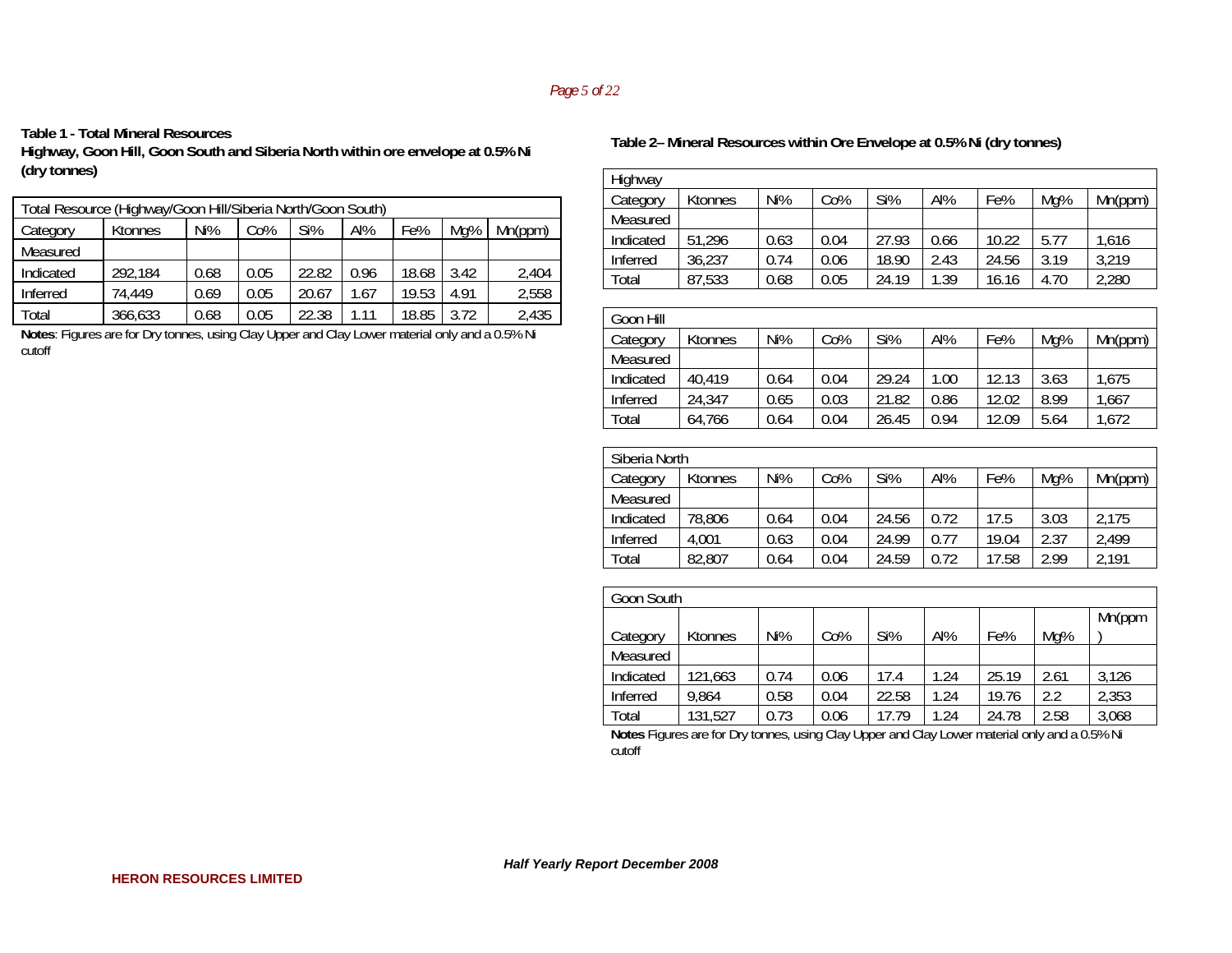#### *Page 6 of 22*

The integrated mine plan has a 34 year mine life with mining commencing at Highway and progressing to Goon Hill, Siberia North and Goon South. HPAL feed grade falls below 1.2% Ni after eight years due to the poor beneficiation performance of the material from Siberia North and Goon South.

The KNP has some potential issues with supply of sufficient water and gas and an issue with the currently proposed Goongarrie Conservation Park which covers some of the resource areas all of which are to be addressed during future feasibility studies. Based upon the information collected during Step 3 and knowledge of other similar laterite projects, the optimal material throughput has been defined as 2.5 Mt of beneficiated material for autoclave feed (based on a two autoclave scenario). The maximum nickel production from the project is anticipated to be 36ktpa of metal in intermediate product in the fourth year, reducing to 21ktpa after year thirteen. Life of mine average nickel production will be 23ktpa.

An economic evaluation was not scoped as part of this report. For the base case, the CAPEX has been estimated as AUD 1,994 million for a plant to create MHP; versus AUD 2,192 million for a plant to create MSP. The average operational cost over the life of mine has been estimated to be \$US 4.42 per pound of Ni in MHP; versus \$US 4.59 per pound of Ni in MSP.

#### **Path Forward**

Heron's project team is evaluating the PFS report and base data in detail. This study is to fully understand the work completed by Vale and to contribute to the design of the full feasibility study should Vale decide to undertake this by 30 July 2009. It should be noted should Vale elect not to undertake the feasibility study the agreement may be terminated and Vale retains no right in the project.

#### **2.1.2 Yerilla Project**

Heron announced positive results from the Scoping Study for its Yerilla Project located some 150 km northeast of Kalgoorlie in Western Australia. Heron has been able to deliver on its commitment to complete this Scoping Study on time and within budget because of the quality of the project assets and Heron's in-house project team.

Using Atmospheric Leaching Technology process, the study has identified an 18 year mine life with annual production of 21,000 tonnes of nickel in mixed sulphide intermediate product and a further 1,400 tonnes of cobalt sourced from 2.5 Mt of leach feed grading 1.06% Ni and 0.07% Co.

The study was based on a combined resource of some 135.3 Mt at 0.77% Ni and 0.05% Co with a cash operating cost estimate of US\$5.70 per pound of payable nickel net of credits.

Capital cost of the project is estimated at A\$1.2 billion payback is estimated to be 6.5 years.

Financial modelling for sensitivity analyses assumed a pre-tax 8% discount rate, US\$9.00/lb average nickel price and 0.75 A\$:US\$ exchange rate. The study uses a long term sulphur price, based on expert studies by British Sulphur Consultants a division of international market forecasting consultancy CRU.

The level of detail contained in the scoping study was similar to the requirements of a pre-feasibility study, with some of the test-work conducted at BHP Billiton's testing facilities. Heron is fortunate to have had the support of BHP Billiton in undertaking this study through the use of its Technology Centre and contributions from BHP Billiton's technical experts through our technology sharing agreement.

Further studies will be undertaken to investigate opportunities for further improvements in important aspects of the project, including resource beneficiation, leaching performance, and water quality.

The expanded 135.3 Mt resource base incorporating the Jump-up Dam, Boyce Creek and Aubils projects, has significantly improved the project's financial integrity in comparison to the stand – alone Jump-up Dam Heap Leach Project pre-feasibility study which Heron completed in January 2008. Heron has access to the atmospheric leach technology through the Technology Sharing and Product supply agreement executed with BHP Billiton in January 2008.

This expanded resource base and change to atmospheric leaching technology has allowed an increase in the production rate and the application of beneficiation to increase leach feed grade. It has also significantly reduced the production ramp-up period and the amount of nickel inventory in circuit. The atmospheric leach technology also eliminates the project risks associated with laterite heap leaching, while facilitating treatment of a larger range of ore types.

The Yerilla Project involves mining 3.2 Mt of ore per annum from shallow open pits located at Jump-up Dam, Boyce Creek and Aubils. A proportion of the ore is beneficiated through simple scrubbing, attritioning and size separation to produce 2.5 Mt per annum of upgraded leach feed material. The ore is classified into high and low iron streams which feed the primary and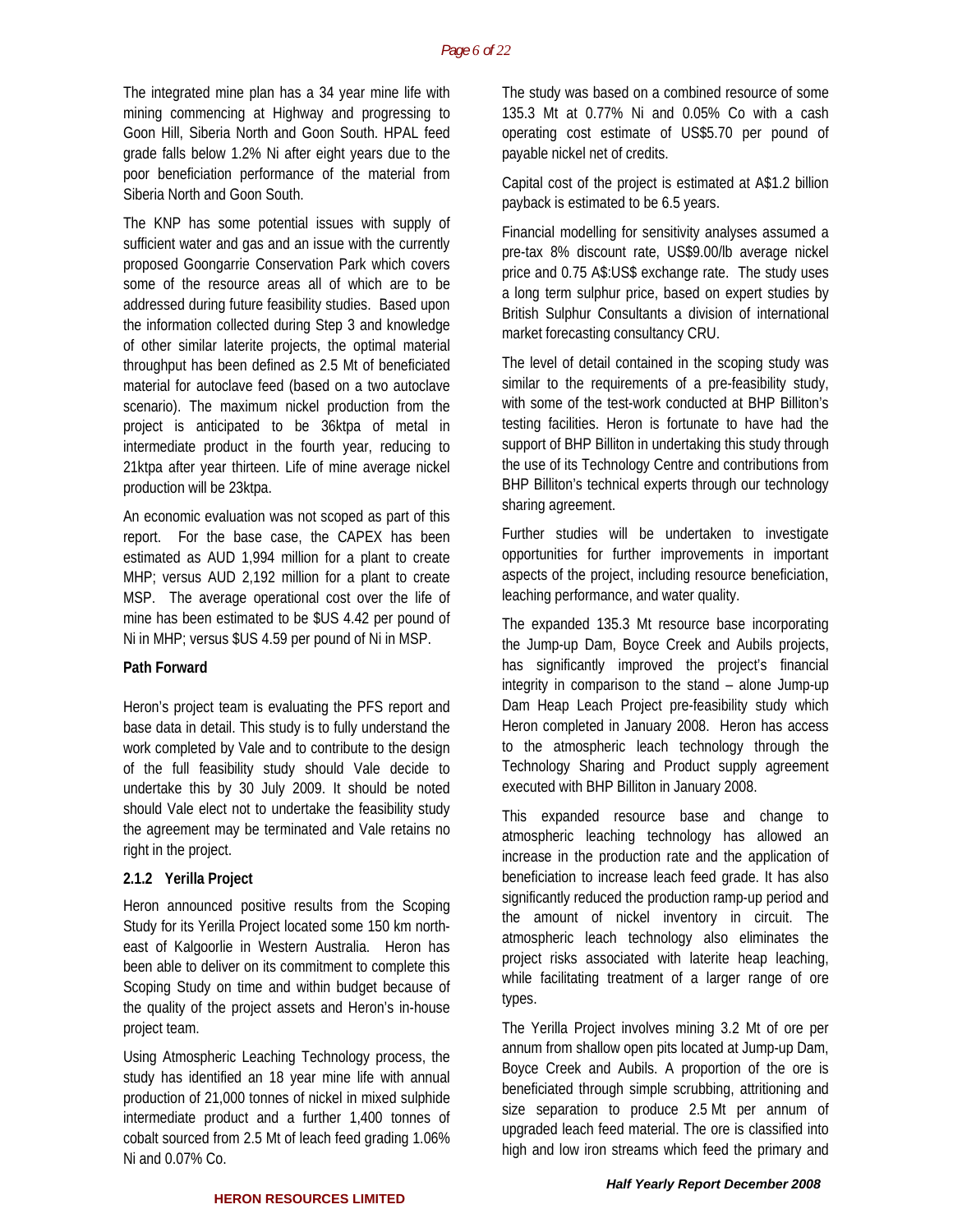secondary leach circuits respectively. Leaching takes place in conventional agitated leach tanks with sulphuric acid at normal atmospheric pressure. The sulphuric acid is produced on site in a sulphur burning acid plant, which also provides all the project's power requirements via steam turbine generators. The nickel intermediate product is recovered from the leach solution after neutralisation and precipitation.

N. Math Longwort

**MATHEW LONGWORTH MANAGING DIRECTOR** 

The information in this report that relates to Highway and Goon Hill Mineral Resources is based on information compiled by Dr Sia Khosrowshahi who is a Member of the Australian Institute of Mining and Metallurgy. Dr Sia Khosrowshahi is an employee of Golder Associates and has sufficient experience that is relevant to the style of mineralisation and type of deposit under consideration, and to the resource estimation activity that he is undertaking to qualify as Competent Person as defined in the 2004 Edition of the 'Australasian Code for Reporting of Exploration Results, Mineral Resources and Ore Reserves'. Dr Sia Khosrowshahi consents to the inclusion in this report of the matters based on his information in the form and context that it appears. Note that Mineral Resources that are not Ore Reserves do not have demonstrated viability.

The information in this report that relates to Siberia North and Goon South Mineral Resources is based on information compiled by Ian Hart who is a Member of the Australian Institute of Geoscientists. Ian Hart is an employee of Vale Exploration and has sufficient experience that is relevant to the style of mineralisation and type of deposit under consideration, and to the resource estimation activity that he is undertaking to qualify as Competent Person as defined in the 2004 Edition of the 'Australasian Code for Reporting of Exploration Results, Mineral Resources and Ore Reserves'. Ian Hart consents to the inclusion in this report of the matters based on his information in the form and context that it appears. Note that Mineral Resources that are not Ore Reserves do not have demonstrated viability

The information in this report that related to Exploration is based on information compiled by David von Perger who is a member of Australian Institute of Mining and Metallurgy. David von Perger is a full time employee of Heron Resources Limited. David von Perger has sufficient experience that is relevant to the style of mineralisation and type of deposit under consideration, and to the exploration activity that he is undertaking to qualify as Competent Person as defined in the 2004 Edition of the 'Australasian Code for Reporting of Exploration Results, Mineral Resources and Ore Reserves. David von Perger consents to the inclusion in this report of the matters based on his information in the form and context that it appears.

A copy of the auditors' independence declaration as required under section 307C of the Corporations Act 2001 is set out on page 8.

Signed in accordance with a resolution of the Board of Directors:

Craig Leslie Readhead **Director** 

Date: 12th March 2009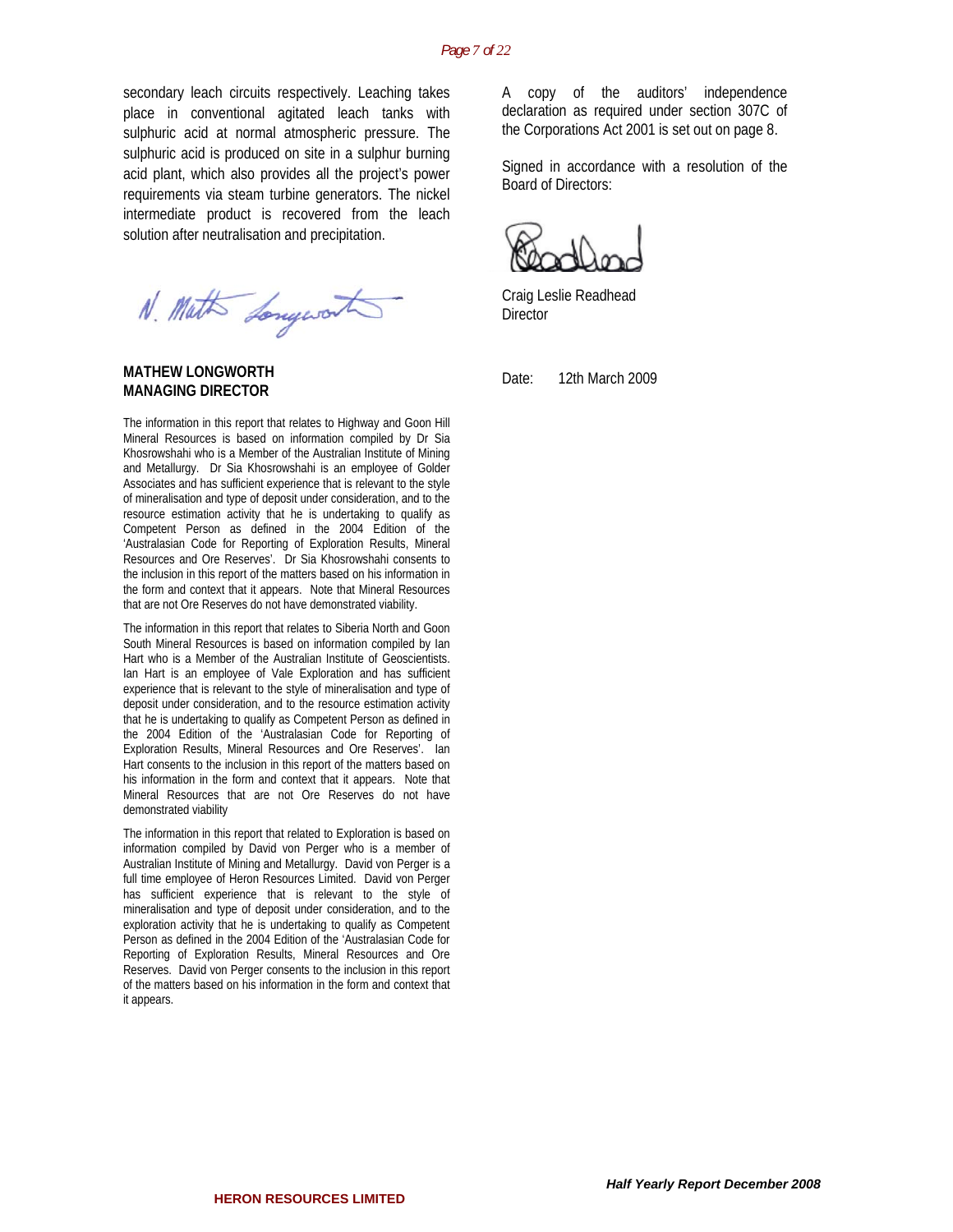Chartered **Accountants** 



# **AUDITOR'S INDEPENDENCE DECLARATION**

As lead auditor for the review of Heron Resources Limited for the half year ended 31 December 2008, I declare that, to the best of my knowledge and belief, there have been:

- a) no contraventions of the auditor independence requirements of the Corporations Act 2001 in relation to the review; and
- b) no contraventions of any applicable code of professional conduct in relation to the review.

BUTLER SETTINERI (AUDIT) PTY LTD

**COLIN BUTLER Director** 

Perth Date: 13 March 2009

# **BUTLER SETTINE**

Unit 16, First Floor Spectrum Offices 100 Railway Road (Cnr Hay Street) Subiaco WA 6008

**Locked Bag 18 Subiaco WA 6904 Australia** 

Phone: (08) 6389 5222 Fax:  $(08)$  6389 5255 Email: mail@butlersettineri.com.au

Directors: **Colin Butler FCA Paul Chabrel** 

**FCA** 

**Lucy Gardner** CA

**Butler Settineri (Audit) Pty Ltd** 

A.C.N. 112 942 373 Registered Company Auditor Number 289109 Liability limited by a scheme approved under Professional Standards Legislation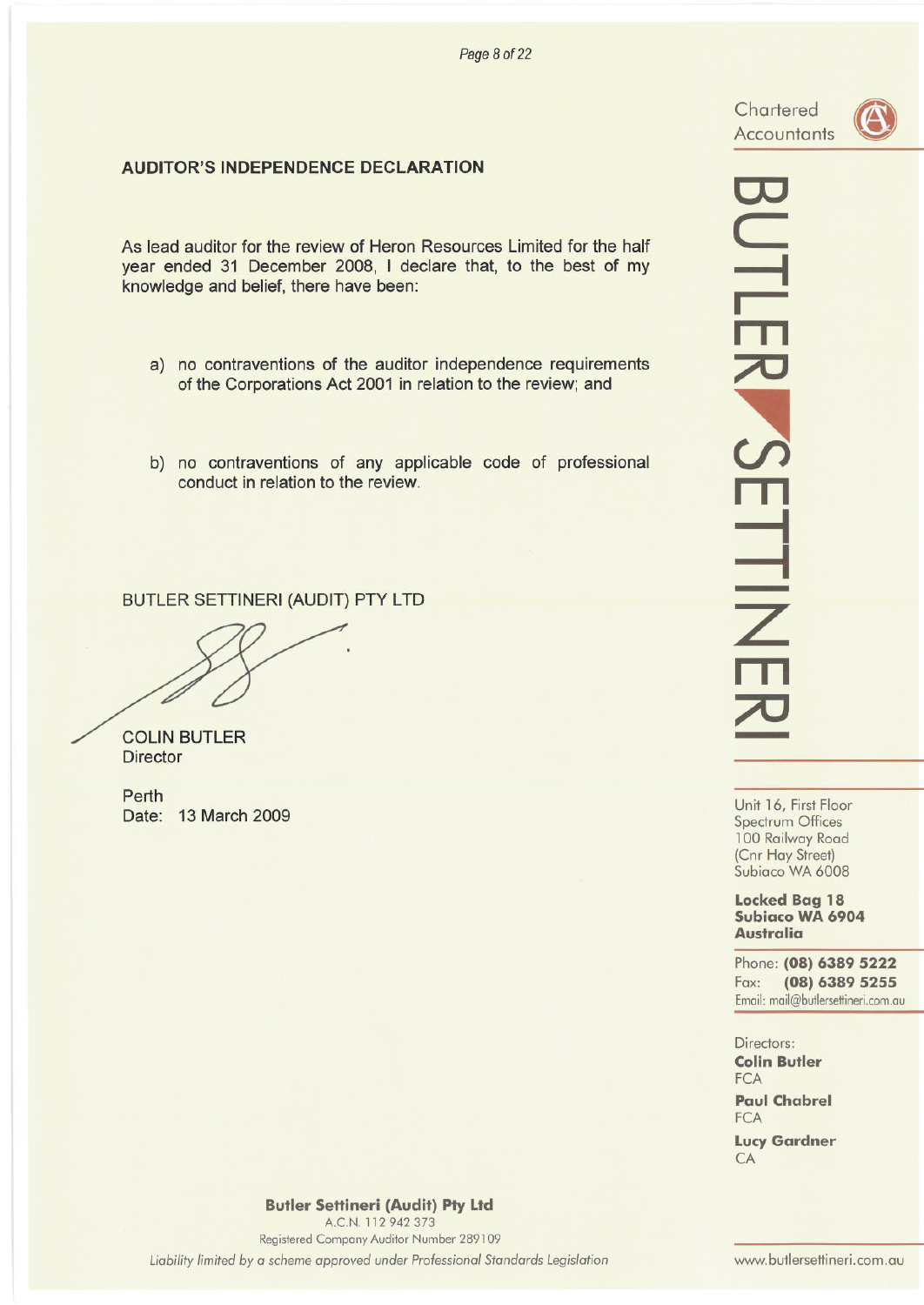#### *Page 9 of 22*

## **CONSOLIDATED INCOME STATEMENT**

# **FOR THE HALF YEAR ENDING 31 DECEMBER 2008**

|                                                                                                                                                                                                                                                                                                                        | <b>Notes</b>          | 31 Dec 2008<br>\$'000                                                                                               | 31 Dec 2007<br>\$'000                                                                                    |
|------------------------------------------------------------------------------------------------------------------------------------------------------------------------------------------------------------------------------------------------------------------------------------------------------------------------|-----------------------|---------------------------------------------------------------------------------------------------------------------|----------------------------------------------------------------------------------------------------------|
| REVENUES FROM CONTINUING ACTIVITIES                                                                                                                                                                                                                                                                                    |                       | 1,228                                                                                                               | 1,412                                                                                                    |
| <b>Accounting Fees</b><br>Audit<br>Consultants<br>Depreciation expense<br><b>Directors Fees</b><br>Employee benefits expense<br>Insurance<br>Legal<br>Share Based Payments<br>Other expenses from ordinary activities<br>Exploration expenditure written off<br>Impairment of investment<br>Share of loss of associate | 3<br>4<br>9<br>6<br>7 | (7)<br>(28)<br>(82)<br>(170)<br>(125)<br>(631)<br>(42)<br>(233)<br>(2,032)<br>(615)<br>(1, 392)<br>(960)<br>(1,770) | (11)<br>(20)<br>(168)<br>(154)<br>(111)<br>(631)<br>(45)<br>(374)<br>(3, 511)<br>(716)<br>(308)<br>(542) |
| PROFIT (LOSS) FROM ORDINARY ACTIVITIES BEFORE<br><b>INCOME TAX EXPENSE</b><br><b>INCOME TAX EXPENSE</b>                                                                                                                                                                                                                |                       | (6, 859)                                                                                                            | (5, 179)                                                                                                 |
| PROFIT (LOSS) FROM ORDINARY ACTIVITIES AFTER<br><b>INCOME TAX EXPENSE</b><br>NET PROFIT (LOSS) ATTRIBUTABLE TO MEMBERS OF<br>THE PARENT ENTITY                                                                                                                                                                         |                       | (6, 859)<br>(6, 859)                                                                                                | (5, 179)<br>(5, 179)                                                                                     |
| Basic earnings per share                                                                                                                                                                                                                                                                                               | 5                     | \$<br>(0.02847)                                                                                                     | (0.02500)                                                                                                |
| Diluted earnings per share                                                                                                                                                                                                                                                                                             | 5                     | (0.02847)                                                                                                           | (0.02500)                                                                                                |

The Consolidated Income Statement should be read in conjunction with the accompanying notes.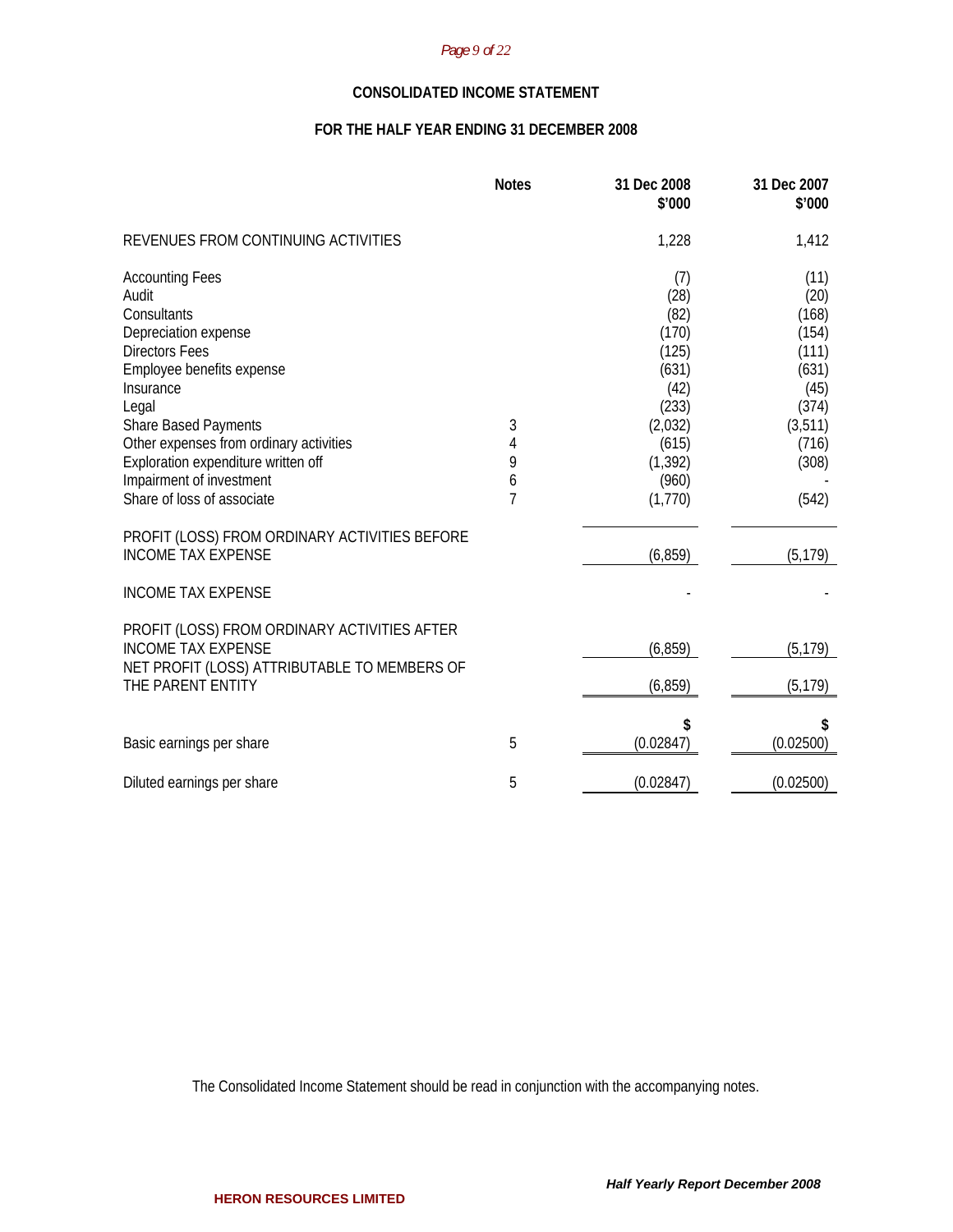## *Page 10 of 22*

## **CONSOLIDATED BALANCE SHEET**

# **AS AT 31 DECEMBER 2008**

|                                                   | <b>Notes</b> | 31 Dec 2008<br>\$'000 | 30 Jun 2008<br>\$'000 |
|---------------------------------------------------|--------------|-----------------------|-----------------------|
| <b>CURRENT ASSETS</b>                             |              |                       |                       |
| Cash assets                                       |              | 32,158                | 36,910                |
| Trade and other receivables                       |              | 370                   | 393                   |
| TOTAL CURRENT ASSETS                              |              | 32,528                | 37,303                |
| NON-CURRENT ASSETS                                |              |                       |                       |
| Trade and other receivables                       |              | 35                    | 35                    |
| Investments                                       | 6            | 397                   | 2,390                 |
| Investments accounted for using the equity method | 7            | 6,463                 | 8,233                 |
| Property, plant and equipment                     | 8            | 2,231                 | 2,503                 |
| Exploration and evaluation costs carried forward  | 9            | 50,041                | 47,427                |
| <b>TOTAL NON-CURRENT ASSETS</b>                   |              | 59,167                | 60,588                |
| <b>TOTAL ASSETS</b>                               |              | 91,695                | 97,891                |
| <b>CURRENT LIABILITIES</b>                        |              |                       |                       |
| Trade and other payables                          | 10           | 368                   | 738                   |
| Provisions - employee entitlements                |              | 535                   | 501                   |
| <b>TOTAL CURRENT LIABILITIES</b>                  |              | 903                   | 1,239                 |
| <b>TOTAL LIABILITIES</b>                          |              | 903                   | 1,239                 |
| <b>NET ASSETS</b>                                 |              | 90,792                | 96,652                |
|                                                   |              |                       |                       |
| <b>EQUITY</b>                                     |              |                       |                       |
| Contributed equity                                | 13           | 113,325               | 113,325               |
| Revaluation reserve                               | 11           | (1,066)               | (33)                  |
| Option reserve                                    |              | 9,692                 | 7,675                 |
| <b>Accumulated losses</b>                         |              | (31, 159)             | (24, 315)             |
| <b>TOTAL EQUITY</b>                               |              | 90,792                | 96,652                |

The Consolidated Balance Sheet should be read in conjunction with the accompanying notes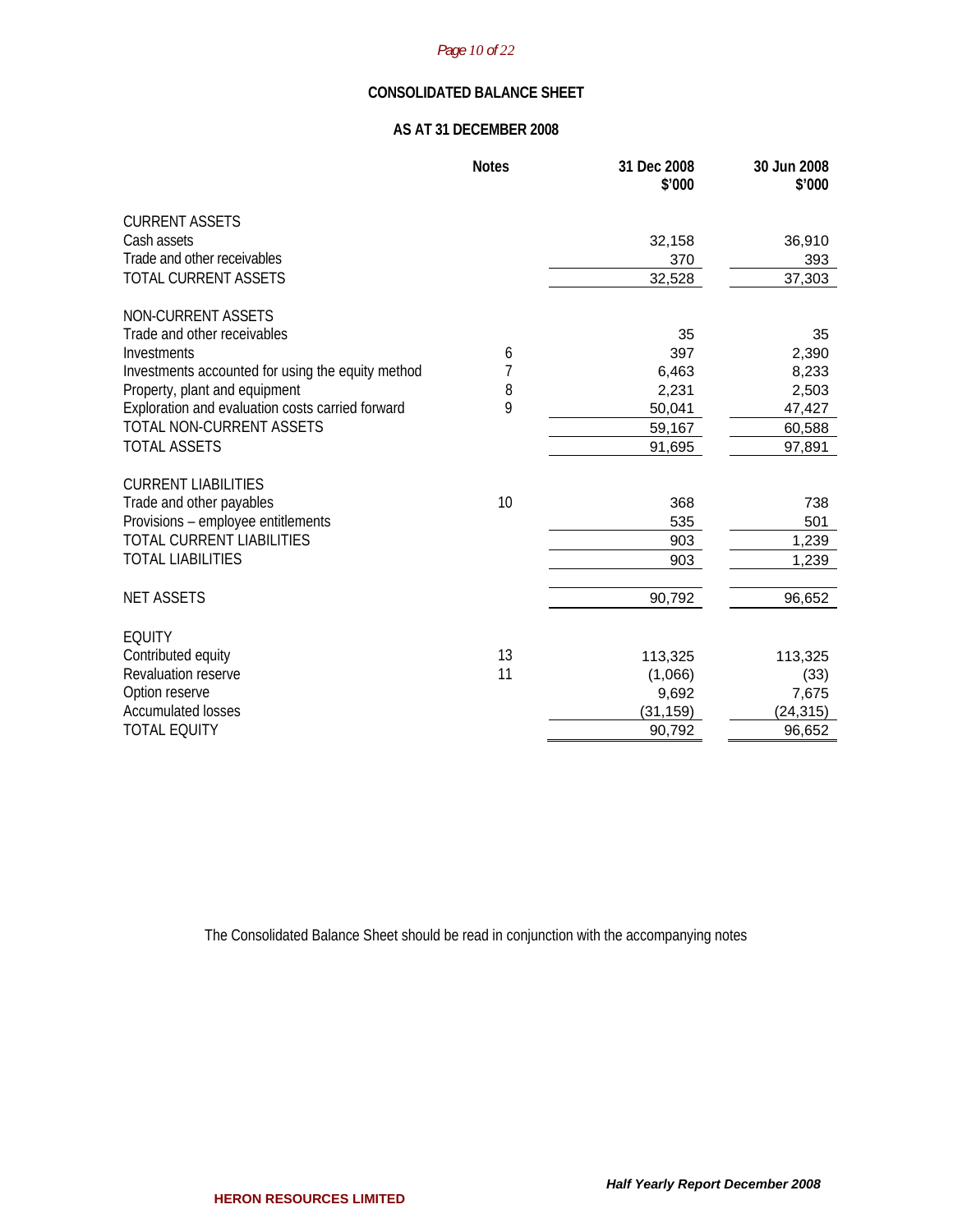#### *Page 11 of 22*

#### **CONSOLIDATED STATEMENT OF CHANGES IN EQUITY**

## **FOR THE HALF YEAR ENDING 31 DECEMBER 2008**

|                                                                                                   | <b>Notes</b> | <b>Issued</b><br>Capital | Retained<br>Earnings | Revaluation<br>Reserve | Option<br>Reserve | Total              |
|---------------------------------------------------------------------------------------------------|--------------|--------------------------|----------------------|------------------------|-------------------|--------------------|
|                                                                                                   |              | \$'000                   | \$'000               | \$'000                 | \$'000            | \$'000             |
| As at 30 June 2008                                                                                |              | 113,325                  | (24, 315)            | (33)                   | 7,675             | 96,652             |
| Loss for the half year                                                                            |              |                          | (6, 859)             |                        |                   | (6, 859)           |
| Issue of share capital<br>Revaluation of investments                                              | 11           |                          |                      | (1,033)                |                   | (1,033)            |
| Option reserve transfer on exercise<br>Option reserve write back<br>Cost of share based payments  | 3            |                          | 15                   |                        | (15)<br>2,032     | 2,032              |
| As at 31 December 2008                                                                            |              | 113,325                  | (31, 159)            | (1,066)                | 9,692             | 90,792             |
| As at 30 June 2007                                                                                |              | 77,324                   | (12, 182)            | 667                    | 2,406             | 68,215             |
| Loss for the half year<br>Issue of Share Capital                                                  |              | 32,350                   | (5, 179)             |                        |                   | (5, 179)<br>32,350 |
| Revaluation of Investments<br>Cost of Share Based Payments<br>Option Reserve transfer on exercise |              | 201                      |                      | (520)                  | 3,511<br>(201)    | (520)<br>3,511     |
| As at 31 December 2007                                                                            |              | 109,875                  | (17, 361)            | 147                    | 5,716             | 98,377             |

The Consolidated Statement of Changes in Equity should be read in conjunction with the accompanying notes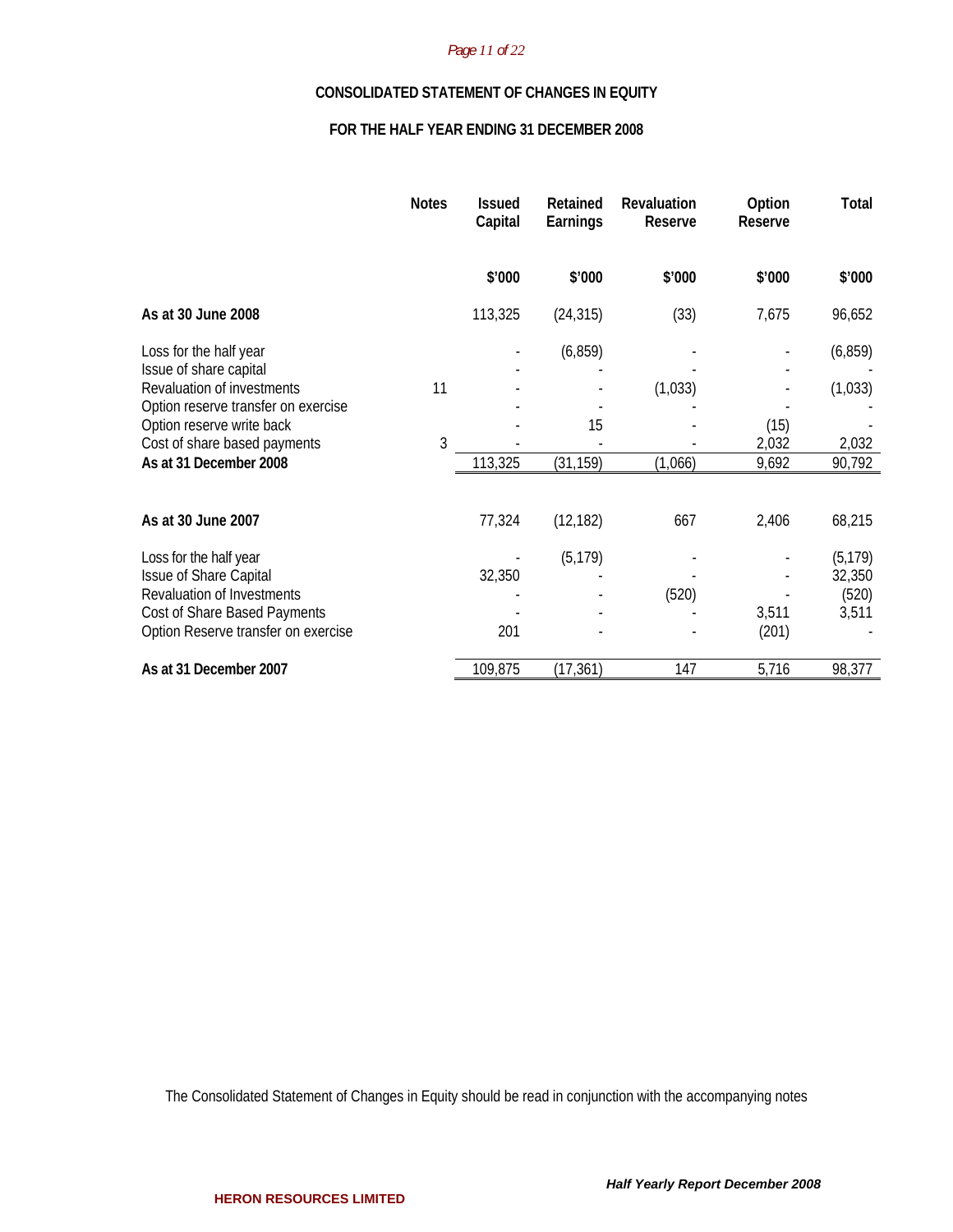#### *Page 12 of 22*

## **CONSOLIDATED CASH FLOW STATEMENT**

## **FOR THE HALF YEAR ENDING 31 DECEMBER 2008**

|                                                                                                                                                                                                                                | <b>Notes</b> | 31 Dec 2008<br>\$'000             | 31 Dec 2007<br>\$'000                     |
|--------------------------------------------------------------------------------------------------------------------------------------------------------------------------------------------------------------------------------|--------------|-----------------------------------|-------------------------------------------|
| CASH FLOWS FROM OPERATING ACTIVITIES<br>Interest received<br>Payments to suppliers<br>NET CASH USED IN OPERATING ACTIVITIES                                                                                                    |              | 1,336<br>(1, 976)<br>(640)        | 880<br>(2,201)<br>(1, 321)                |
| CASH FLOWS FROM INVESTING ACTIVITIES<br><b>Exploration expenditure</b><br>Purchase and sale of shares<br>Purchase of plant and equipment<br>Proceeds from sale of plant and equipment<br>NET CASH USED IN INVESTING ACTIVITIES |              | (4,252)<br>(6)<br>146<br>(4, 112) | (10,662)<br>(1,086)<br>(794)<br>(12, 542) |
| CASH FLOWS FROM FINANCING ACTIVITIES<br>Loans to controlled entities<br>Proceeds from issue of shares<br>NET CASH PROVIDED BY FINANCING ACTIVITIES                                                                             |              |                                   | 32,185<br>32,185                          |
| NET INCREASE / (DECREASE) IN CASH HELD                                                                                                                                                                                         |              | (4, 752)                          | 18,322                                    |
| Cash at the beginning of the reporting period                                                                                                                                                                                  |              | 36,910                            | 29,590                                    |
| CASH AT THE END OF THE REPORTING PERIOD                                                                                                                                                                                        | 12           | 32,158                            | 47,912                                    |

The Consolidated Cash Flow Statement should be read in conjunction with the accompanying notes.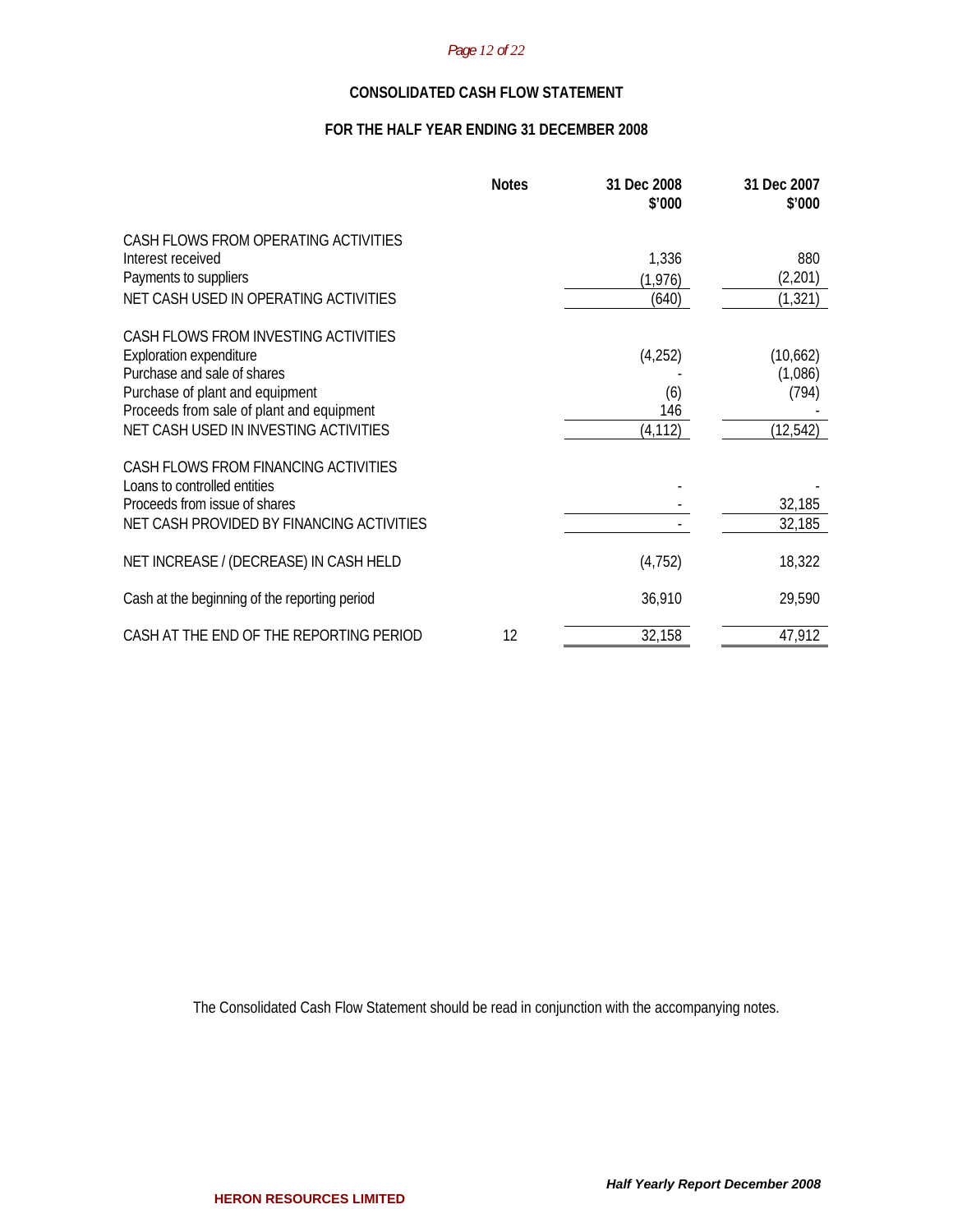## **NOTE 1 SUMMARY OF ACCOUNTING POLICIES**

#### **Statement of Compliance and Basis of Preparation**

This general purpose financial report for the interim half year reporting period ended 31 December 2008 has been prepared in accordance with AASB134 Interim Financial Reporting and the Corporations Act 2001.

These financial statements have been prepared under the historical cost convention, as modified by the revaluation of available-for-sale financial assets, financial assets and liabilities (including derivative instruments) at fair value through profit and loss, certain classes of property, plant and equipment and investment property.

The consolidated interim financial report does not include all of the information required for a full annual report and accordingly, this report is to be read in conjunction with the annual report for the year ended 30 June 2008 and any public announcements made by Heron Resources Limited during the half year in accordance with the continuous disclosure requirements of the Corporations Act 2001.

The accounting policies and methods of computation adopted in the preparation of the half year financial report are consistent with those adopted and disclosed in the company's 2008 annual financial report for the financial year ended 30 June 2008.

## **NOTE 2 REVENUE – INCOME STATEMENT**

Revenue includes interest received of \$1,218,880.

## **NOTE 3 SHARE BASED PAYMENTS**

Share based payments is the fair value of options issued and expensed over the vesting period.

## **NOTE 4 OTHER EXPENSES – INCOME STATEMENT**

Other Expenses include the following items:

|                                | 31 Dec 2008 | 31 Dec 2007 |
|--------------------------------|-------------|-------------|
|                                | \$'000      | \$'000      |
| Computer software and services | (49)        | (83)        |
| Conferences and seminars       | (27)        | (23)        |
| Media and public relations     | (23)        | (50)        |
| Recruitment                    | (10)        | (39)        |
| Rental expense                 | (135)       | (127)       |
| Report/printing expenses       | (39)        | (58)        |
| Stock exchange                 | (52)        | (99)        |
| Travel and accommodation       | (132)       | (70)        |
| Office expenses and supplies   | (73)        | (83)        |
| Miscellaneous expenses         | (75)        | (84)        |
|                                | (615)       | (716)       |

#### **NOTE 5 EARNINGS PER SHARE**

Basic earnings per share is calculated by dividing the half yearly loss of \$6,859,382 by the weighted average number of ordinary shares outstanding during the half-year of 240,938,847.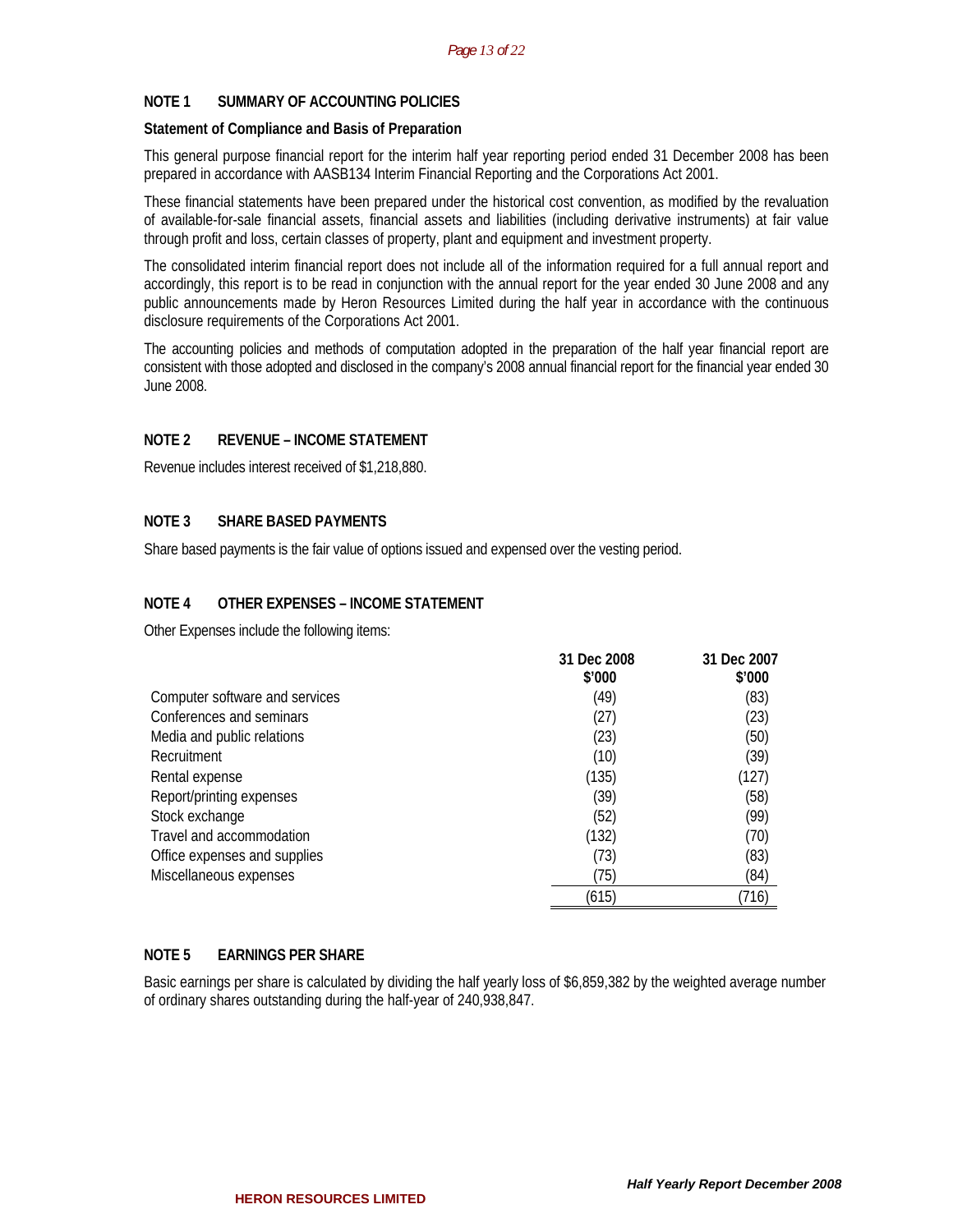## **NOTE 6 INVESTMENTS IN OTHER ENTITIES**

At 31 December 2008 Heron holds 15,000,000 unlisted options in Epsilon Energy Limited, exercisable at \$0.25, expiring 30 June 2009. These options were issued pursuant to the Sale and Purchase Agreement between Heron and Epsilon. The \$960k cost of the options was transferred to profit and loss as impairment at 31 December 2008.

Heron also holds 6,194,030 fully paid shares in Southern Cross Goldfields Limited, an Australian listed public exploration company with 64,830,000 fully paid ordinary shares on issue.

| <b>NON CURRENT</b>                | 31 Dec 2008<br>\$'000 | 30 Jun 2008<br>\$'000 |
|-----------------------------------|-----------------------|-----------------------|
| <b>Epsilon Energy Limited</b>     |                       | 996                   |
| Southern Cross Goldfields Limited | 397                   | 1,394                 |
|                                   | 397                   | 2,390                 |

## **NOTE 7 INVESTMENTS – EQUITY ACCOUNTED INVESTMENTS**

Polaris Metals NL is an Australian listed public exploration company with 155,970,859 fully paid shares on issue at 31 December 2008. Heron held 39,243,244 issued fully paid shares at 31 December 2008, this represents a 25.2% ownership interest at 31 December 2008. Heron also holds 14,000,000 unlisted options exercisable at \$0.281 expiring on 14 July 2011 with vesting conditions to be met.

The fair value of this share investment at market value is \$3,728,108 and options as valued using the Black-Scholes method is \$274,400.

| Carrying value brought forward          | 8,233   | 5,792    |
|-----------------------------------------|---------|----------|
| Investment at cost - exercise of rights |         |          |
| issue                                   |         | 4.727    |
| Share of profit / (loss) from Polaris   | (1,770) | (943)    |
| Southern Cross Goldfields Ltd in specie |         |          |
| distribution                            |         | (1, 343) |
| Carrying value                          | 6.463   | 8,233    |

## **NOTE 8 PROPERTY, PLANT AND EQUIPMENT**

| Plant and equipment at cost          | 773   | 896   |
|--------------------------------------|-------|-------|
| Accumulated depreciation             | (208) | (149) |
|                                      | 565   | 747   |
| Office equipment & furniture at cost | 583   | 581   |
| Accumulated depreciation             | (350) | (297) |
|                                      | 233   | 284   |
| Motor vehicles at cost               | 398   | 436   |
| Accumulated depreciation             | (108) | (118) |
|                                      | 290   | 318   |
| Land & buildings at cost             | 1,173 | 1,173 |
| Accumulated depreciation             | (30)  | (19)  |
|                                      | 1,143 | 1,154 |
| Total property, plant and equipment  | 2,231 | 2,503 |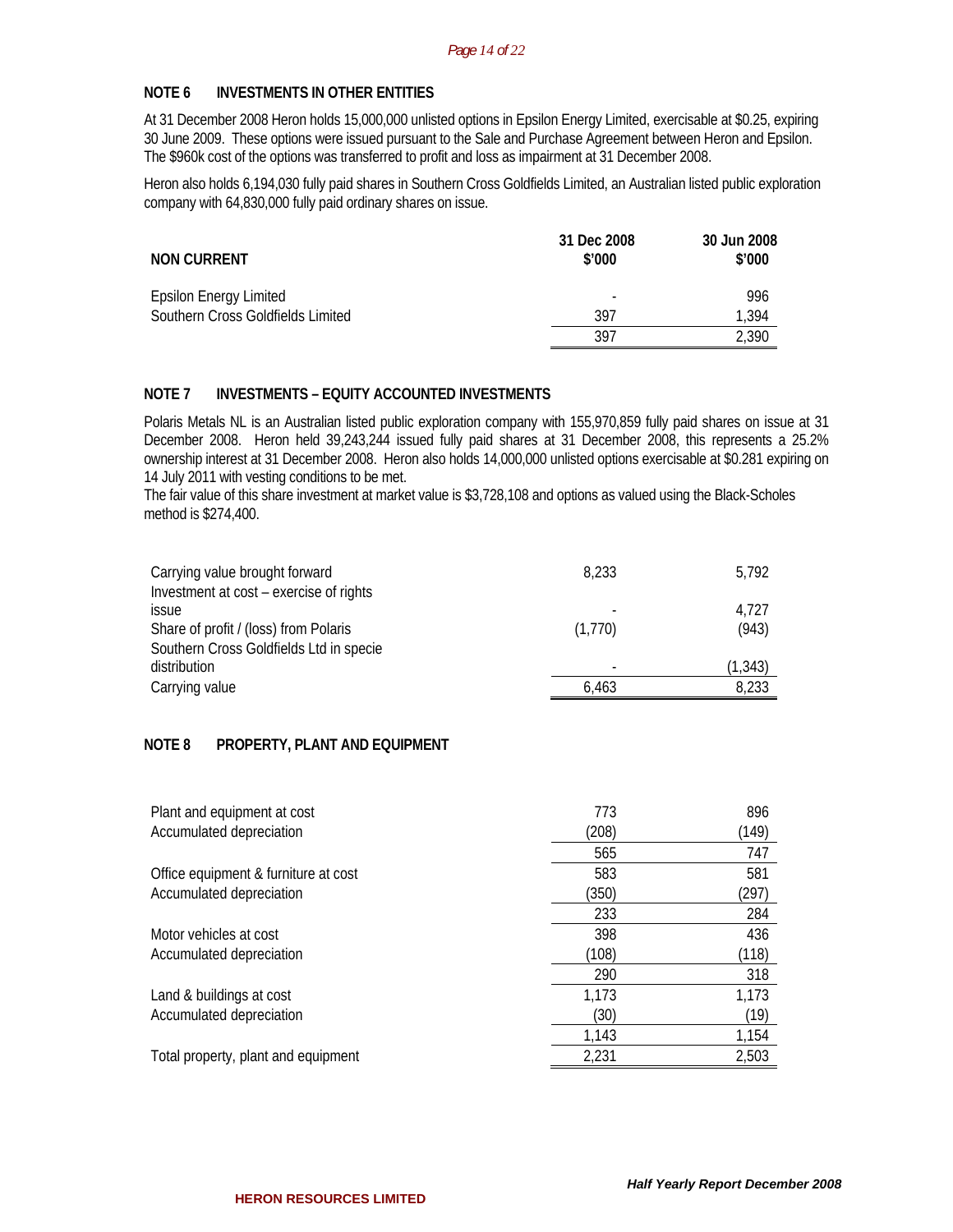# **NOTE 8 PROPERTY, PLANT AND EQUIPMENT (cont)**

| Reconciliation                                                                                                               |             |                    |
|------------------------------------------------------------------------------------------------------------------------------|-------------|--------------------|
| Plant and equipment:<br>Carrying value at 1 July 2008<br>Additions                                                           |             | \$'000<br>747      |
| <b>Disposals</b>                                                                                                             |             | (106)              |
| Depreciation expense                                                                                                         |             | (77)               |
| Carrying value at 31 December 2008                                                                                           |             | 565                |
| Office equipment and furniture:                                                                                              |             |                    |
| Carrying value at 1 July 2008<br>Additions<br>Disposals                                                                      |             | 284<br>3           |
| Depreciation expense                                                                                                         |             | (54)               |
| Carrying value at 31 December 2008                                                                                           |             | 233                |
| Motor vehicles:                                                                                                              |             |                    |
| Carrying value at 1 July 2008<br><b>Additions</b><br>Disposals<br>Depreciation expense<br>Carrying value at 31 December 2008 |             | 318<br>(28)<br>290 |
| Land and buildings:                                                                                                          |             |                    |
| Carrying value at 1 July 2008<br>Additions                                                                                   |             | 1,154              |
| <b>Disposals</b>                                                                                                             |             |                    |
| Depreciation expense                                                                                                         |             | (11)               |
| Carrying value at 31 December 2008                                                                                           |             | 1,143              |
| NOTE <sub>9</sub><br><b>EXPLORATION AND EVALUATION COSTS CARRIED FORWARD</b>                                                 |             |                    |
|                                                                                                                              | 31 Dec 2008 | 30 Jun 2008        |

|                                              | 31 Dec 2008<br>\$'000 | 30 Jun 2008<br>\$'000 |
|----------------------------------------------|-----------------------|-----------------------|
| Balance brought forward                      | 47.427                | 31,064                |
| Acquisition costs                            | 90                    | 143                   |
| Exploration and evaluation costs incurred    |                       |                       |
| during the year                              | 3,916                 | 17,508                |
| Exploration and evaluation costs of          |                       |                       |
| tenements/data disposed of                   |                       | (11)                  |
| Exploration and evaluation costs written off | (1, 392)              | (1, 277)              |
| <b>Balance carried forward</b>               | 50,041                | 47,427                |

The ultimate recoupment of costs carried forward is dependent upon the successful development and/or commercial exploitation or alternatively, sale of respective areas of interest.

## **NOTE 10 TRADE AND OTHER PAYABLES CURRENT**

| 208 | 378 |
|-----|-----|
| 160 | 360 |
| 368 | 738 |
|     |     |

Trade creditors are non-interest bearing and are normally settled on 30 day terms.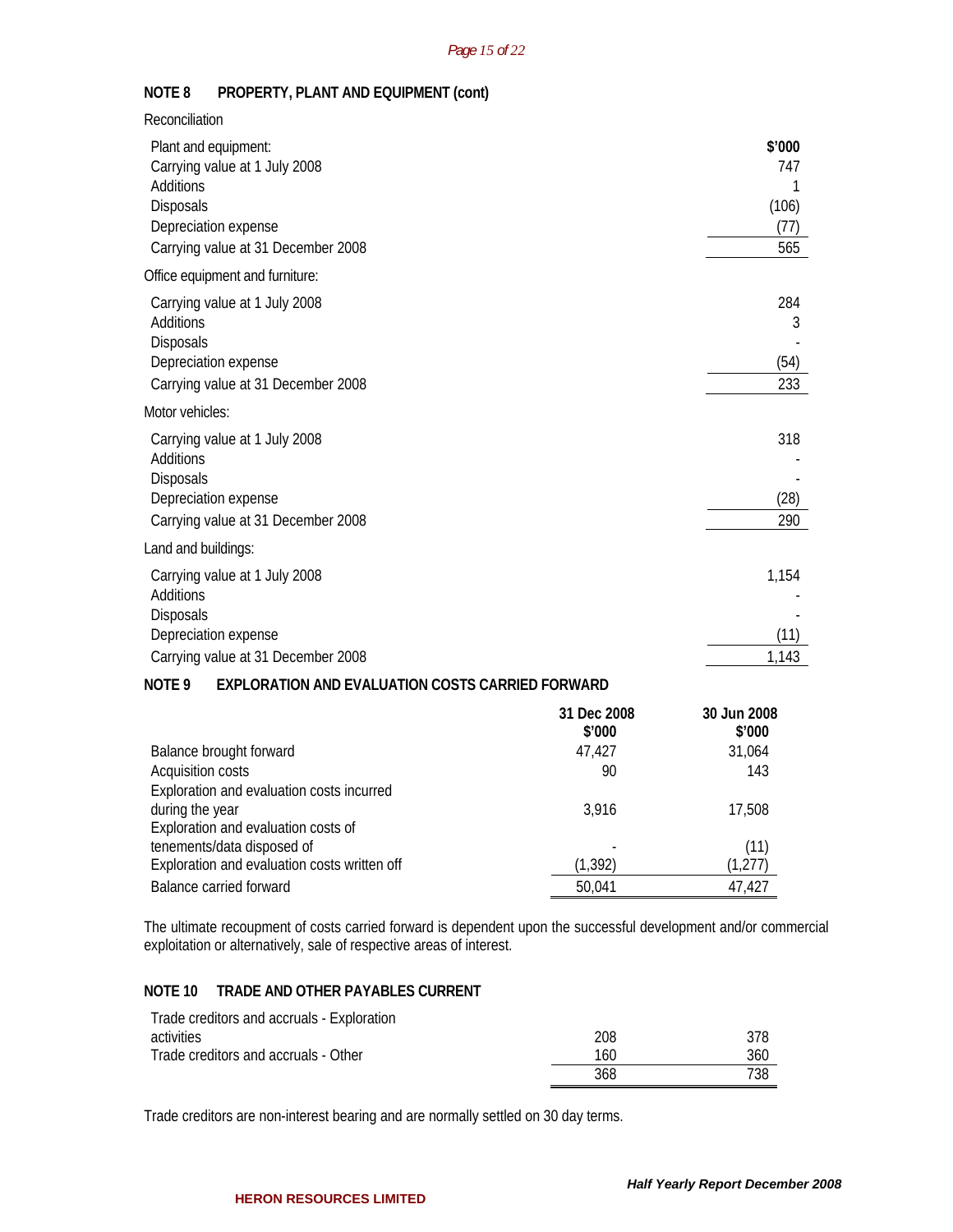#### *Page 16 of 22*

## **NOTE 11 REVALUATION RESERVE**

|                         | 31 Dec 2008 | 30 Jun 2008 |
|-------------------------|-------------|-------------|
|                         | \$'000      | \$'000      |
| Balance brought forward | (33)        | 667         |
| Revaluations            | (1,033)     | (393)       |
| Sale of investments     |             | (307)       |
| Balance carried forward | (1,066)     | 33)         |

The revaluation reserve is used to recognise the fair value of financial assets classified as available-for-sale assets.

Amounts are recognised in the income statements when the associated assets are sold.

## **NOTE 12 CASH FLOW STATEMENTS**

Prescribed funds of \$2,832,400 (June 2008: \$3,033,100) are included in cash on hand at bank. These funds are designated for use in the KNP expenditure programme.

Cash security for environmental bonds of \$530,729 (June 2008: \$408,785) is included in Cash on hand and at bank. This is not available to the Company for ordinary activities.

Escrow accounts of \$69,742 (June 2008: \$67,361) are included in Cash on hand and at bank. These amounts are held in trust accounts pending the completion of purchase agreements that the Company has entered into and are not available for ordinary activities.

Property Bonds of \$47,945 (June 2008: \$47,945) are included in Cash on hand and at bank. This amount is held as a security term deposit and is not available to the Company for ordinary activities.

## **NOTE 13 CAPITAL**

|                                                            | 31 December 2008         | 30 June 2008  | 31 December 2008 | 30 June 2008 |
|------------------------------------------------------------|--------------------------|---------------|------------------|--------------|
| Issue of ordinary shares                                   | <b>Shares</b>            | <b>Shares</b> | \$'000           | \$'000       |
| Opening balance                                            | 240,938,847              | 205,438,847   | 113,325          | 77,324       |
| Exercise<br>0f<br>options<br>under<br>employee option plan |                          | 5,400,000     |                  | 1,276        |
| Exercise of other options                                  | ٠                        | 100,000       |                  | 24           |
| Issue of re-valued options                                 | $\overline{\phantom{a}}$ |               |                  | 201          |
| Issue of other shares                                      |                          | 30,000,000    |                  | 34,500       |
| Closing balance                                            | 240,938,847              | 240,938,847   | 113,325          | 113,325      |

## **NOTE 14 SUBSEQUENT EVENTS**

Vale Inco has completed and delivered the Kalgoorlie Nickel Project (KNP) prefeasibility study report on time as required by the KNP farm in and Joint Venture Agreement.

Vale Inco has now commenced a 6 month review period prior to deciding whether it will commence the full feasibility study which it is required to do by 30th of July 2009.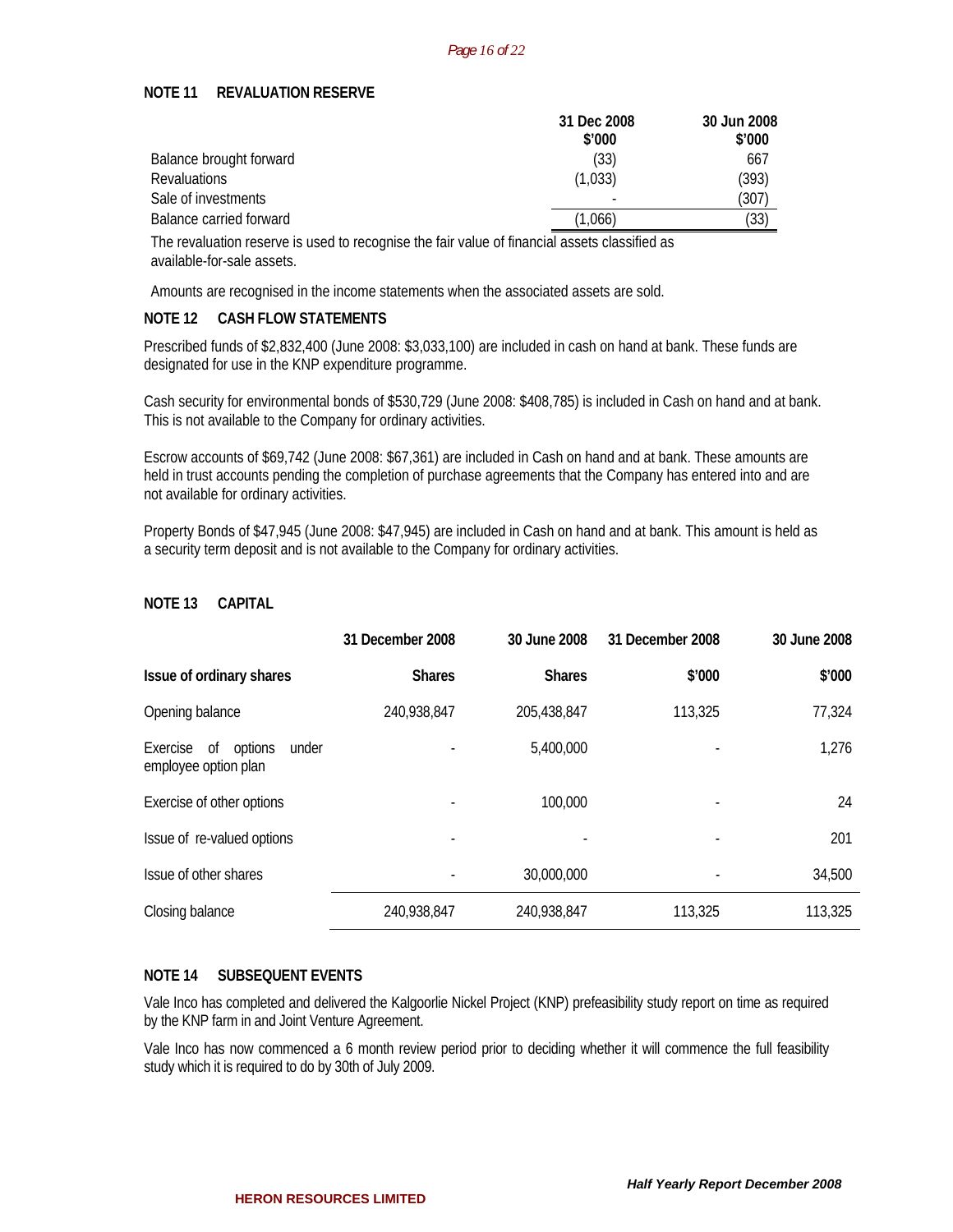#### **NOTE 15 CONTINGENT LIABILITIES**

Native title claims have been made with respect to areas which include tenements in which the consolidated entity has interests. The consolidated entity is unable to determine the prospects for success or otherwise of the claims and, in any event, whether or not and to what extent the claims may significantly affect the consolidated entity or its projects. Agreement is being reached with native title claimants regarding certain areas in which the consolidated entity has interests.

The Bulong proceedings against Norilsk Nickel Avalon Pty Ltd and the Receivers of the Bulong Group of Companies, as announced to the ASX on 14 December 2007, may incur liabilities of damages and costs if unsuccessful.

## **NOTE 16 SEGMENT REPORTING**

The Company is engaged in only one business and geological segment, being the mineral industry in Australia.

## **NOTE 17 COMPARITIVES**

Where necessary, comparatives have been reclassified and repositioned for consistency with current year disclosure.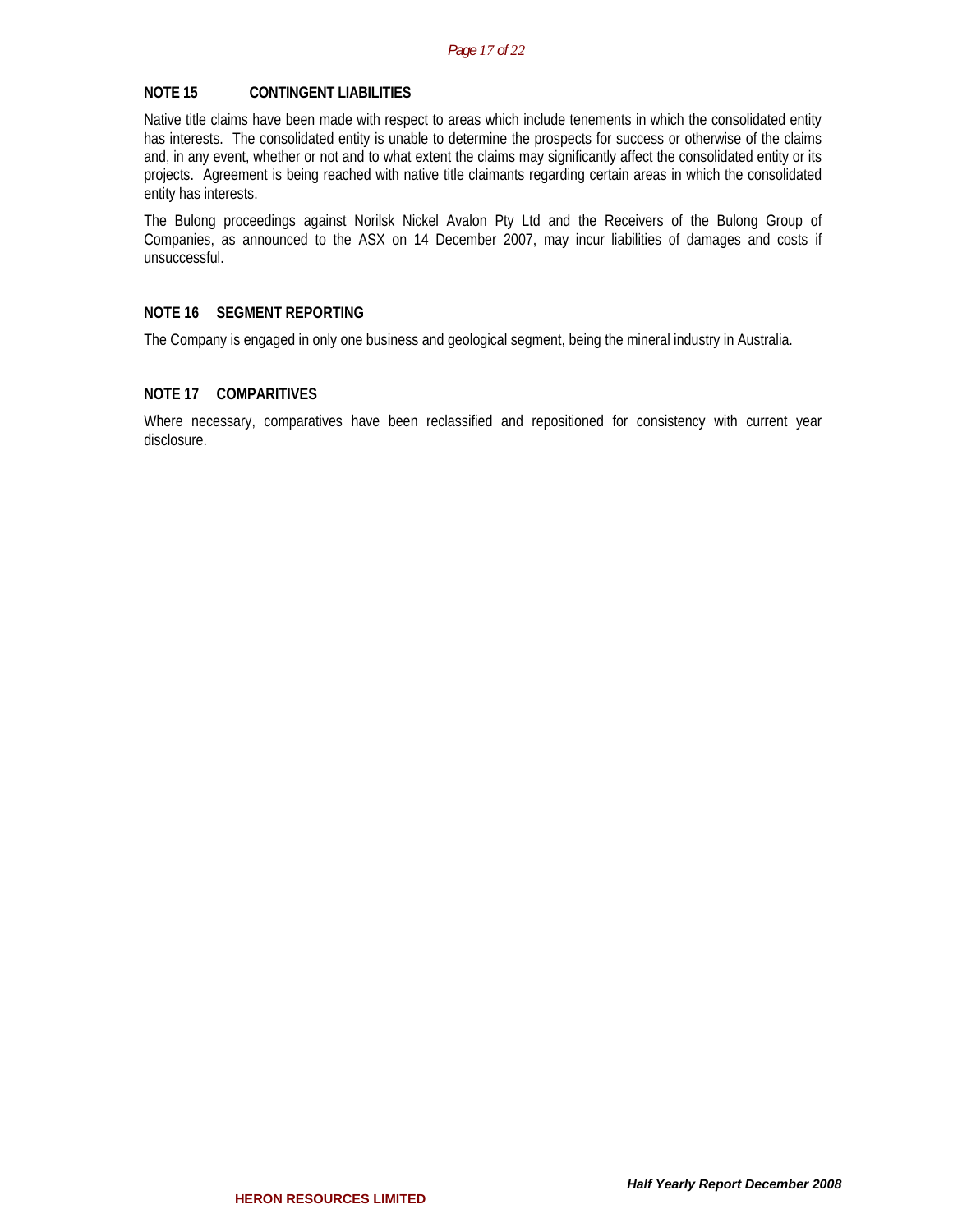#### *Page 18 of 22*

#### **DIRECTOR'S DECLARATION**

The Directors declare that:

In the opinion of the Directors:

- 1. the financial statements and associated notes comply with Accounting Standards, the Corporations Act 2001 and other mandatory professional reporting requirements;
- 2. the financial statements and associated notes give a true and fair view of the consolidated entity's financial position as at 31 December 2008 and of its performance, as represented by the results of its operations, changes in equity and its cash flows for the half year ended on that date; and
- 3. there are reasonable grounds to believe that Heron Resources Limited will be able to pay its debts as and when they become due and payable.

This declaration is made in accordance with a resolution of the Directors.

Craig Leslie Readhead **Director** 

Date: 12th March 2009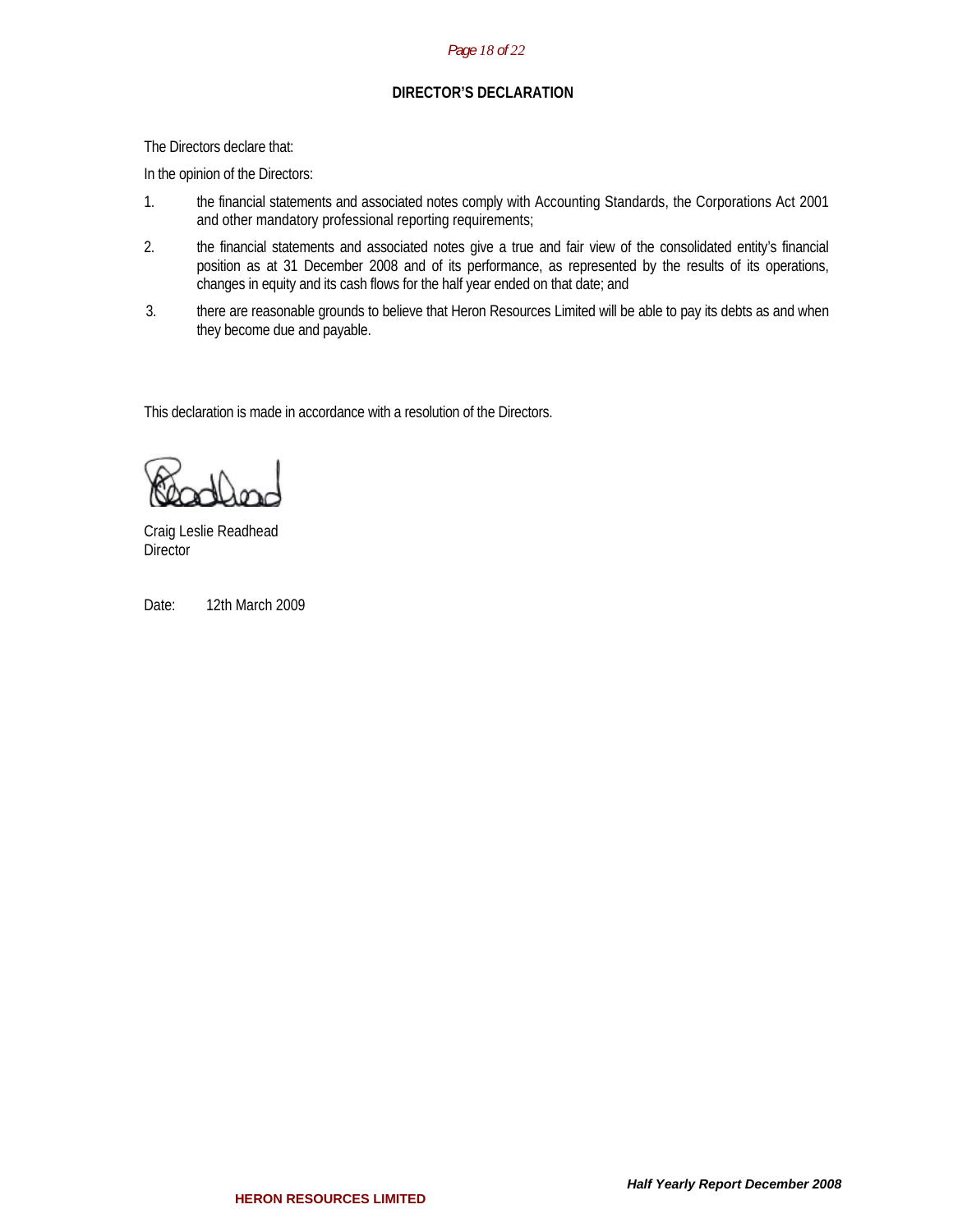# **INDEPENDENT REVIEW REPORT** TO THE MEMBERS OF HERON RESOURCES LIMITED

## **Scope**

We have reviewed the accompanying financial report of the Heron Resources Limited Group (the consolidated entity) which comprises the balance sheet as at 31 December 2008, and the income statement, statement of changes in equity and cash flow statement for the half year ended on that date, a statement of accounting policies, other selected explanatory notes and the directors' declaration. The consolidated entity comprises both Heron Resources Limited (the company) and the entities it controlled during the half year.

# Directors' Responsibility for the Half Year Financial Report

The directors are responsible for the preparation and fair presentation of the half year financial report in accordance with Australian Accounting Standards (including the Australian Accounting Interpretations) and the Corporations Act 2001. This responsibility includes establishing and maintaining internal control relevant to the preparation and fair presentation of the half year financial report that is free from material misstatement, whether due to fraud or error; selecting and applying appropriate accounting policies; and making accounting estimates that are reasonable in the circumstances.

## **Auditor's Responsibility**

Our responsibility is to express a conclusion on the half year financial report based on our review. We conducted our review in accordance with the Auditing Standard on Review Engagements ASRE 2410 Review of an Interim Financial Report Performed by the Independent Auditor of the Entity, in order to state whether, on the basis of the procedures described, we have become aware of any matter that makes us believe that the financial report is not in accordance with the Corporations Act 2001 including: giving a true and fair view of the consolidated entity's financial position as at 31 December 2008 and its performance for the half year ended on that date; and complying with Accounting Standard AASB 134 Interim Financial Reporting and the Corporations Regulations 2001. As the auditor of Heron Resources Limited, ASRE 2410 requires that we comply with the ethical requirements relevant to the audit of the annual report.

A review of a half year financial report consists of making enquiries, primarily of persons responsible for financial and accounting matters, and applying analytical and other review procedures. A review is substantially less in scope than an audit conducted in accordance with Australian Auditing Standards and consequently does not enable us to obtain the assurance that we would become aware of all significant matters that might be identified in an audit. Accordingly, we do not express an audit opinion.

Chartered **Accountants** 



BUTLER SETTINE

Unit 16, First Floor Spectrum Offices 100 Railway Road (Cnr Hay Street) Subiaco WA 6008

**Locked Bag 18** Subiaco WA 6904 **Australia** 

Phone: (08) 6389 5222 (08) 6389 5255  $Fax:$ Email: mail@butlersettineri.com.au

Directors: **Colin Butler FCA Paul Chabrel FCA Lucy Gardner** CA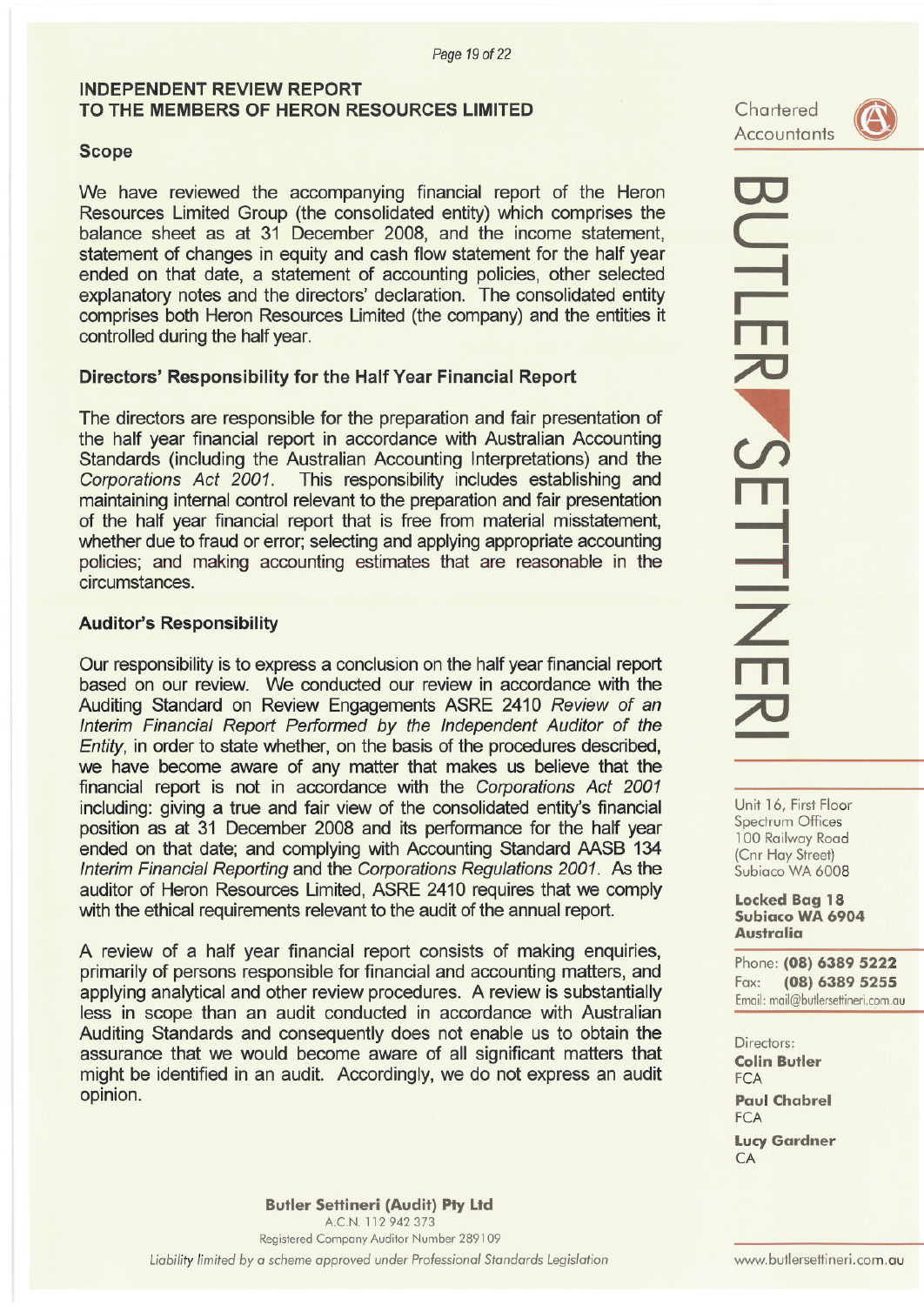# Independence

In conducting our review, we have complied with the independence requirements of the Corporations Act 2001.

## **Conclusion**

Based on our review, which is not an audit, we have not become aware of any matter that makes us believe that the half year financial report of the Heron Resources Limited Group is not in accordance with the Corporations Act 2001 including:

- a) giving a true and fair view of the consolidated entity's financial position as at 31 December 2008 and of its performance for the half-year ended on that date; and
- b) complying with Accounting Standard AASB 134: Interim Financial Reporting and the Corporations Regulations 2001.

BUTLER SETTINERI (AUDIT) PTY LTD

**COLIN P BUTLER Director** 

Perth 13 March 2009 Date: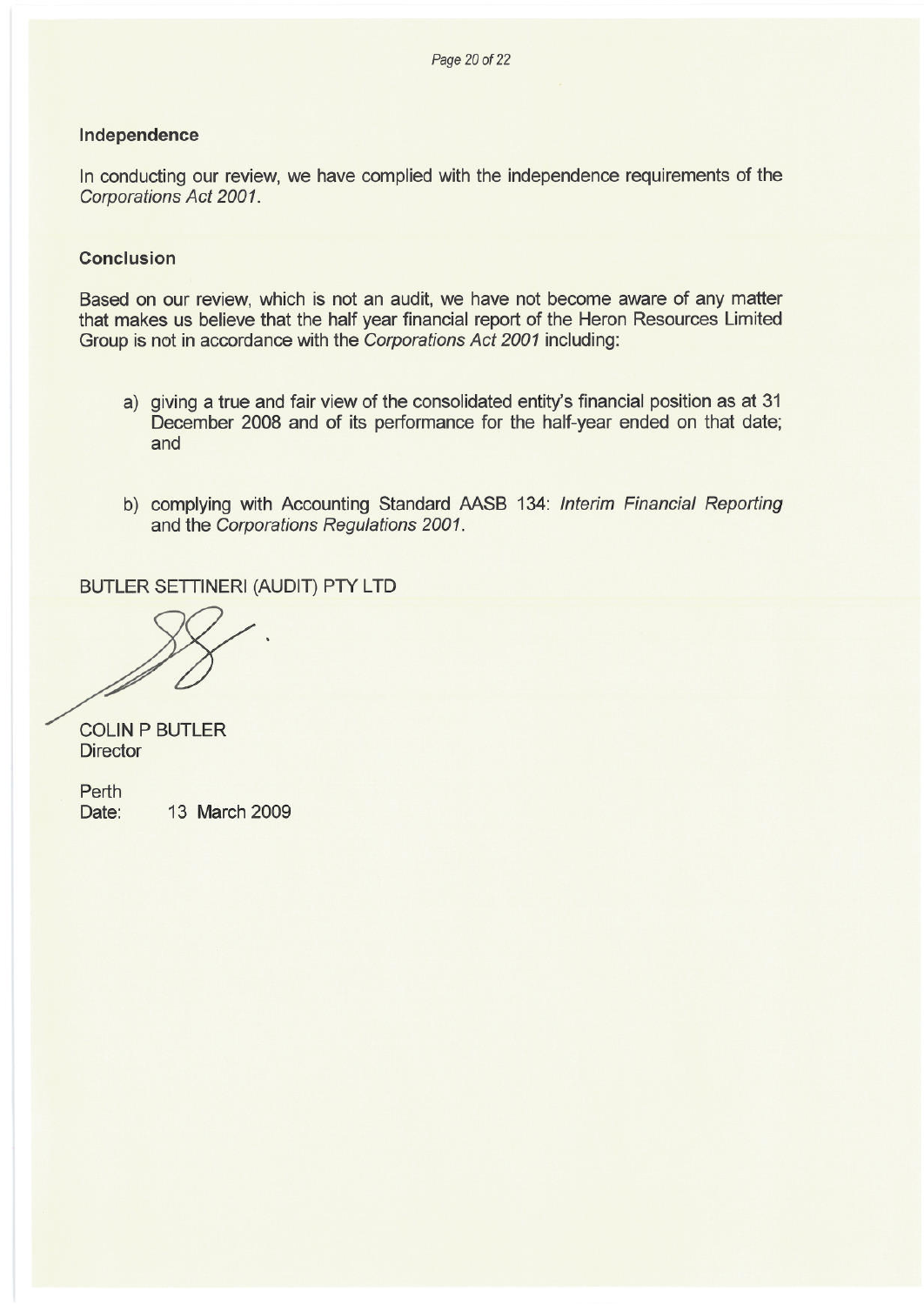## **SHAREHOLDER INFORMATION**

Twenty Largest Shareholders as at 31 December 2008

|            |                                              | <b>Number of Shares</b> | Percentage |
|------------|----------------------------------------------|-------------------------|------------|
| 1          | Kurana Pty Ltd <sup>1</sup>                  | 34,082,692              | 14.15      |
| $\sqrt{2}$ | BHP Minerals Holdings Pty Ltd <sup>4</sup>   | 32,937,960              | 13.67      |
| 3          | Inco Australia Holdings Pty Ltd <sup>3</sup> | 32,440,651              | 13.46      |
| 4          | MBM Corporation Pty Ltd <sup>2</sup>         | 10,347,692              | 4.29       |
| 5          | Chaos Investments Pty Ltd <sup>2</sup>       | 5,842,308               | 2.42       |
| 6          | Hazurn Pty Ltd <sup>1</sup>                  | 4,591,554               | 1.91       |
| 7          | Koltai Holdings Pty Ltd                      | 4,515,679               | 1.87       |
| 8          | JP Morgan Nominees Australia Ltd             | 4,189,212               | 1.74       |
| 9          | National Nominees Ltd                        | 3,319,490               | 1.38       |
| 10         | Central Courthouse Pty Ltd                   | 3,193,476               | 1.33       |
| 11         | Owvimar Investments Pty Ltd                  | 3,035,000               | 1.26       |
| 12         | <b>HSBC Custody Nom Aust Ltd</b>             | 2,799,679               | 1.16       |
| 13         | Wardle David James <sup>2</sup>              | 2,570,000               | 1.07       |
| 14         | Merrill Lynch Australia Nominees Pty Ltd     | 2,521,368               | 1.05       |
| 15         | Buchhorn Ian James <sup>1</sup>              | 2,455,549               | 1.02       |
| 16         | <b>Citicorp Nominees Ltd</b>                 | 2,203,030               | 0.91       |
| 17         | BHP Minerals Holdings PL Equ <sup>4</sup>    | 2,150,000               | 0.89       |
| 18         | Kimlex Investments Pty Ltd <sup>2</sup>      | 1,957,692               | 0.81       |
| 19         | Manorina Mining Pty Ltd <sup>1</sup>         | 1,825,992               | 0.76       |
| 20         | Sheerwater PL                                | 1,650,000               | 0.68       |
|            | <b>TOTAL</b>                                 | 158,629,024             | 65.84      |

Substantial Shareholders including related parties who have notified the Company

|                                               | <b>Shares</b> | Percentage |
|-----------------------------------------------|---------------|------------|
| <sup>1</sup> I Buchhorn and related parties   | 42,955,787    | 17.83      |
| <sup>3</sup> Inco Australia Holdings Pty Ltd  | 32,440,651    | 13.46      |
| <sup>4</sup> BHP Minerals Holdings Pty Ltd    | 35.087.960    | 14.56      |
| <sup>2</sup> MBM Corporation Pty Ltd and      |               |            |
| Chaos Investments Pty Ltd and related parties | 21,783,652    | 9.04       |